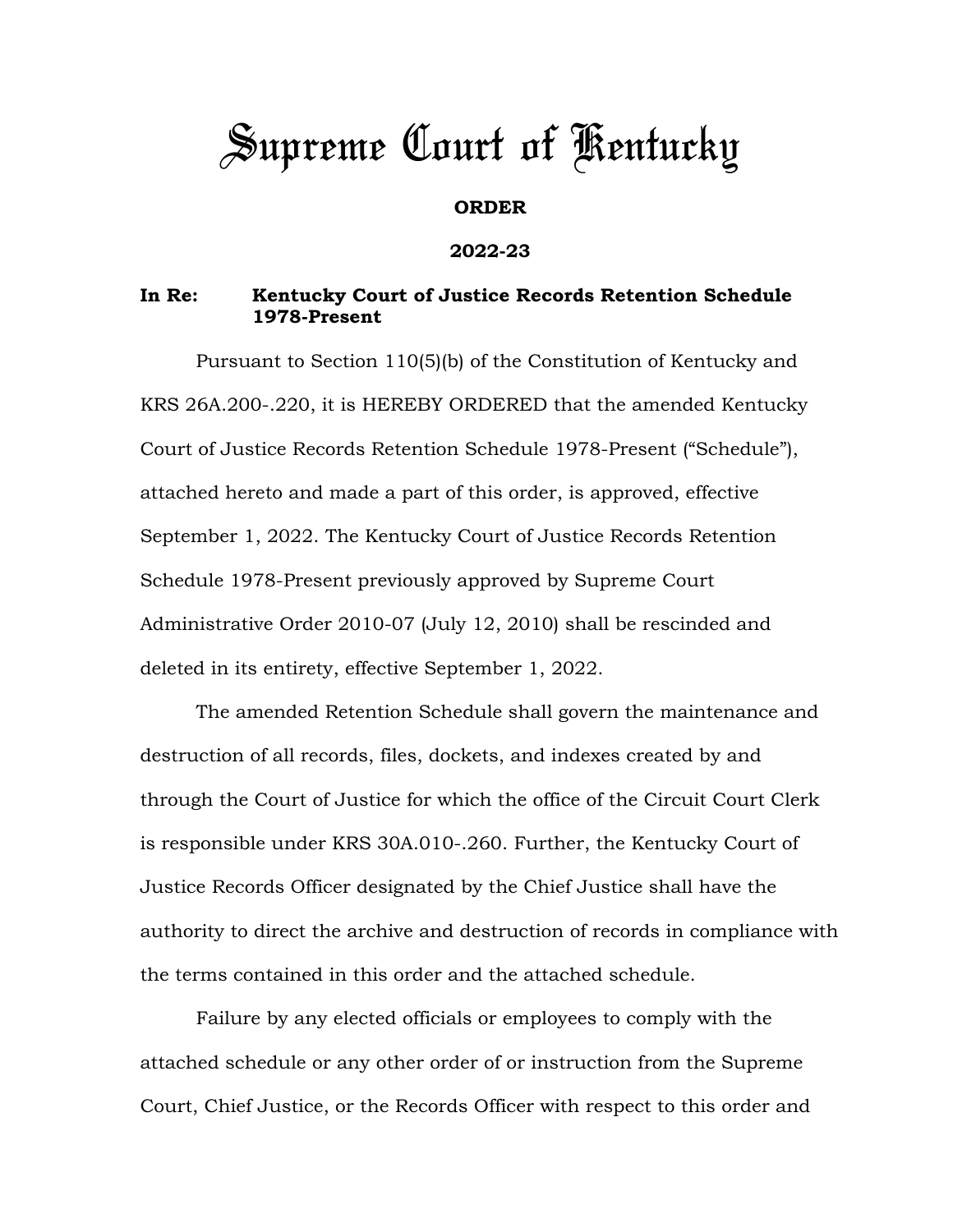the attached schedule shall be referred to the appropriate disciplinary authority.

This Order shall be effective September 1, 2022, and until further Order of this Court.

Entered this 26th day of April 2022.

 $m/m$ CHIEF JUSTICE

All sitting; all concur.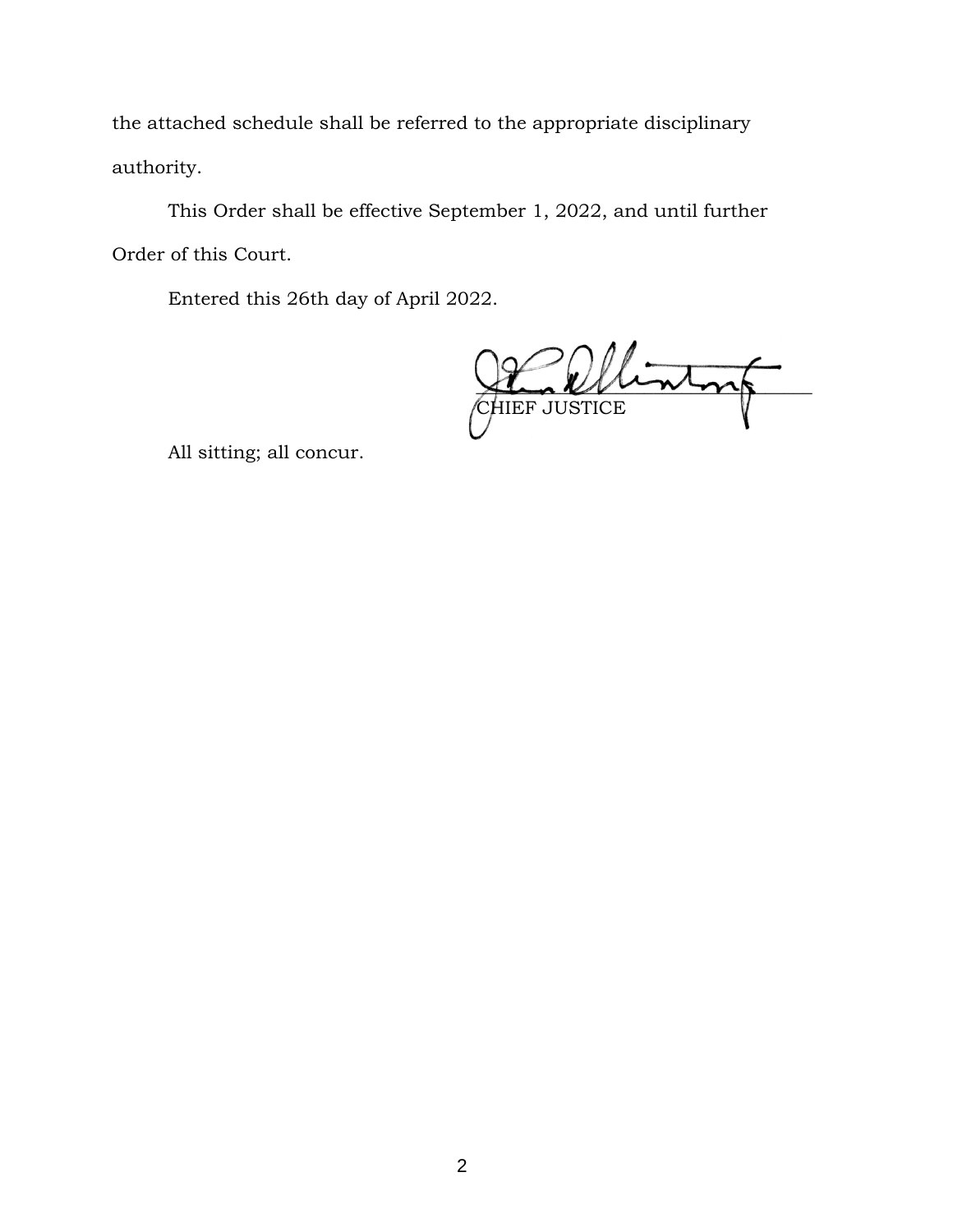Archives and Records Management Division

Kentucky Department for Libraries and Archives

| <b>STATE AGENCY RECORDS</b> | КC |
|-----------------------------|----|
| <b>RETENTION SCHEDULE</b>   | Co |

**KCOJ** RETENTION SCHEDULE Court of Justice: 1978 to Present Circuit Court

Record Group 0640 Number

|       | <b>Records Title</b><br><b>Series and Description</b>         | <b>Function and Use</b>                                                                                                                                                                                                                                                                                                                                                                                                                                                                                                                                                                                                                         |
|-------|---------------------------------------------------------------|-------------------------------------------------------------------------------------------------------------------------------------------------------------------------------------------------------------------------------------------------------------------------------------------------------------------------------------------------------------------------------------------------------------------------------------------------------------------------------------------------------------------------------------------------------------------------------------------------------------------------------------------------|
| 04491 | <b>Electronic Records</b><br><b>Case Management</b><br>System | The Electronic Records Case Management System provides a statewide link to an individual's record(s) for access to all convictions and judgments. These cases<br>include Civil, Criminal, Adoption, Juvenile, and others. The system consists of a minimum of seven levels of information related to the following: 1) offender; 2) arrest;<br>3) prosecution information; 4) court disposition of the case; 5) sentence amount; (6) sentenced time in jail or prison or probation time.                                                                                                                                                        |
|       | <b>Access Restrictions</b>                                    | Agencies should consult legal counsel regarding open records matters.                                                                                                                                                                                                                                                                                                                                                                                                                                                                                                                                                                           |
|       | <b>Contents</b>                                               | Series contains: Information related to the offender, plaintiff/defendant; arrest; prosecution; court disposition; sentencing; handling of offender. This information may<br>include: date of birth; sex; race; ethnic origin; residence; arresting agency; date of offense; number of offenses; disposition date; court which adjudicated; name of<br>judge; defendant's plea; bond/pretrial release information; information related to counsel; type of trial; scheduled events; motions; documents filed or entered;<br>attorneys; process information                                                                                      |
|       | <b>Retention and Disposition</b>                              | Records contained in Electronic Records Case Management Systems correspond to other series in this retention schedule and should be identified based on record<br>type and retained for the same periods, then destroyed accordingly. When a hard copy record is destroyed per the retention schedule, its electronic counterpart must<br>also be destroyed. As part of the destruction process, some anonymized data may be collected and retained with the Administrative Office of the Courts for statistical<br>purposes. Permanent information shall be migrated to new records management systems and hardware as these change over time. |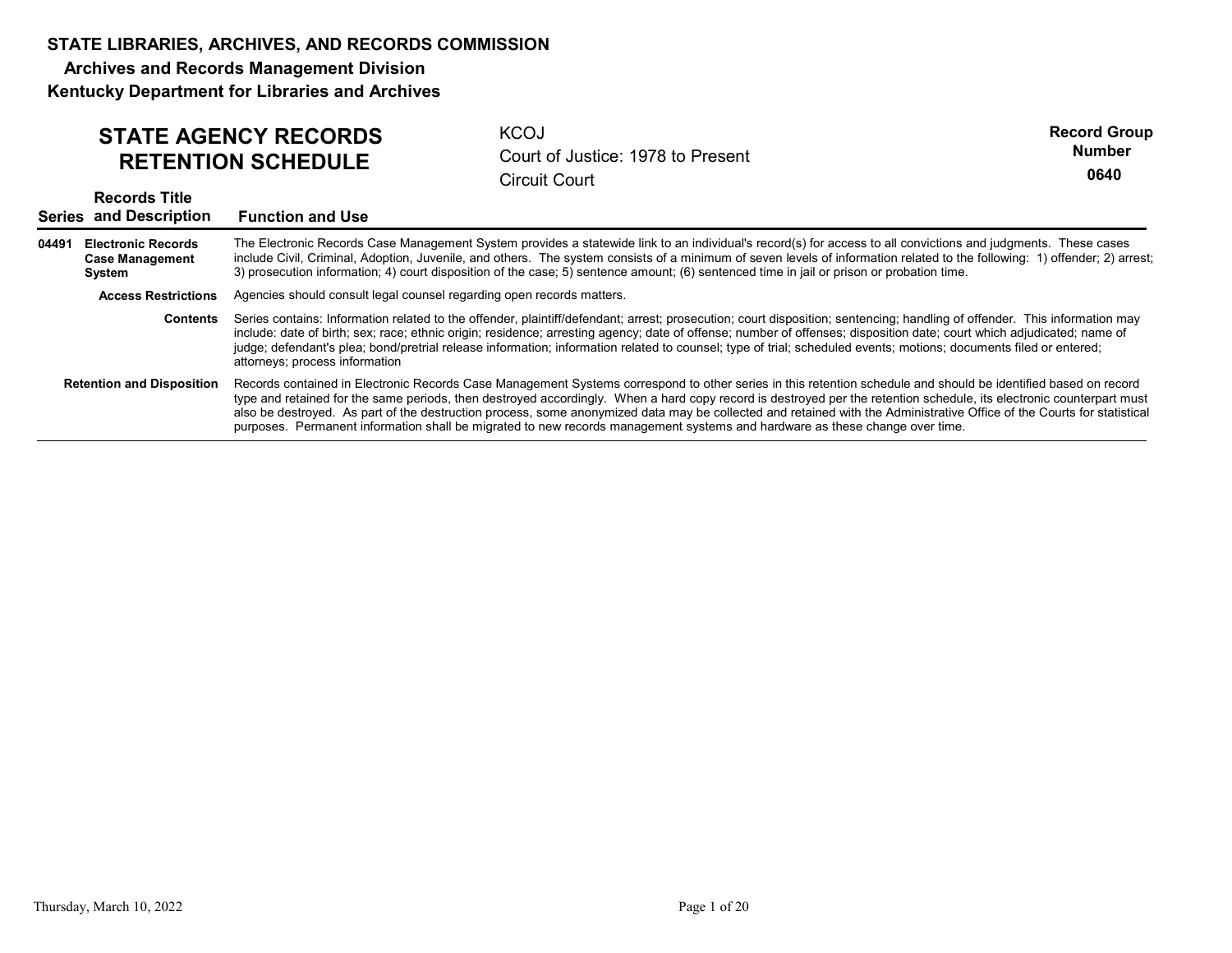Archives and Records Management Division Kentucky Department for Libraries and Archives

KCOJ Court of Justice: 1978 to Present Circuit Court **Function and Use Adoption/Termination Records** Records Title Series and Description STATE AGENCY RECORDS RETENTION SCHEDULE Record Group 0640 Number This series documents crucial information for accessing the Adoption/Termination Case Files (00206) and Adoption/Termination Docket Sheets (00205). The index furnishes the case number for the mentioned series. Without the index accessing Adoption/Termination Cases and Docket Sheets would be extremely difficult and possibly impossible, due to time required. NOTE: These records are no longer created, but existing files must still be maintained. **Contents** Series contains: Date case filed, style of case, case number, Judge's number Retention and Disposition Retain permanently in agency. NOTE: A copy of the index must be transferred to the State Archives Center upon request and verification of need. 00204 Index Card File Access Restrictions KRS 199.570. Agencies should consult legal counsel regarding open records matters. This series documents in summary form the proceedings in Adoption/Termination Hearing Cases (00206) appearing before the Circuit Court. Dockets are prepared pursuant to Civil Rules. This series provides a backup to the related case files, in the event of their loss, damage, or theft. Contents Series contains: style of case, case number, attorneys, case proceedings, documents, orders, judgments, Judge, court, process Retention and Disposition Transfer to the State Archives Center when no longer needed administratively. 00205 Docket Sheet File Access Restrictions KRS 199.570. Agencies should consult legal counsel regarding open records matters. This series documents the legal process, orders and judgments rendered in all adoption/termination hearings. An adoption file is initiated to legally allow/disallow an individual to take another person's child into their own family, treating him as their own and giving the child all the rights and duties as their own child. A termination file is initiated to legally terminate parental rights and documents the legal process, orders, and judgment rendered during the proceedings. **Contents** Series contains: All proceedings, case number, case style, orders, judgments, process, motions Retention and Disposition Retain in agency for 15 years. Transfer to the State Records Center for ten years, then transfer to the State Archives Center. 00206 Hearing Case Files Access Restrictions KRS 199.570. Agencies should consult legal counsel regarding open records matters. 04641 Calendars This series documents the court proceedings, orders and judgments of each adoption case. The sheets become orders and judgments when signed by the Judge. The calendar sheets may be used in court in the event of theft, loss, or damage to the related cases. Contents Series contains: Case style, case number, proceedings, Judge's order, county, court, Judge, attorney Retention and Disposition Retain those Calendar sheets that contain Judge's Orders. Destroy all others after one year. Access Restrictions KRS 199.570. Agencies should consult legal counsel regarding open records matters. metroman tanks another present of and mix here over a control in the state of the matter of the state of the state of the state of the state of the state of the state of the state of the state of the state of the state and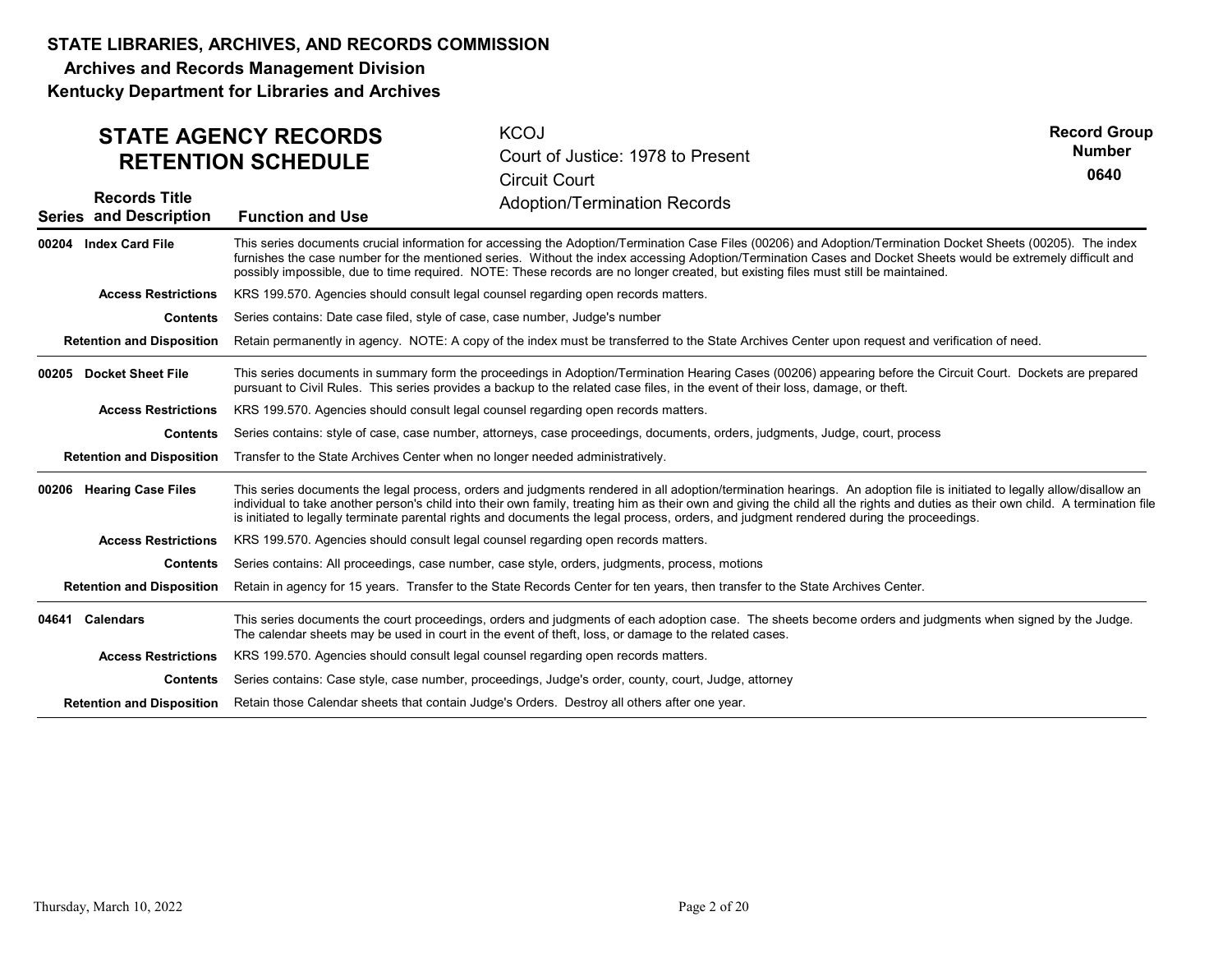Archives and Records Management Division

|       |                                                       | <b>STATE AGENCY RECORDS</b><br><b>RETENTION SCHEDULE</b>                                                                                                                                                                                                                                                                                                                                                       | <b>KCOJ</b><br>Court of Justice: 1978 to Present<br><b>Circuit Court</b>                                                                                                                                                                                                                                                                       | <b>Record Group</b><br><b>Number</b><br>0640 |  |  |
|-------|-------------------------------------------------------|----------------------------------------------------------------------------------------------------------------------------------------------------------------------------------------------------------------------------------------------------------------------------------------------------------------------------------------------------------------------------------------------------------------|------------------------------------------------------------------------------------------------------------------------------------------------------------------------------------------------------------------------------------------------------------------------------------------------------------------------------------------------|----------------------------------------------|--|--|
|       | <b>Records Title</b><br><b>Series and Description</b> | <b>Function and Use</b>                                                                                                                                                                                                                                                                                                                                                                                        | <b>Circuit Court Public Records</b>                                                                                                                                                                                                                                                                                                            |                                              |  |  |
|       | 00199 Public Trial Calendar                           |                                                                                                                                                                                                                                                                                                                                                                                                                | This series documents the court proceedings, orders and judgments of each case. The sheets may become orders and judgments, when signed by the Judge. The<br>information recorded on calendars is retained permanently in the Individual Case Docket Sheet (00201) and in the Individual Case Files (00202).                                   |                                              |  |  |
|       | <b>Access Restrictions</b>                            | Agencies should consult legal counsel regarding open records matters.                                                                                                                                                                                                                                                                                                                                          |                                                                                                                                                                                                                                                                                                                                                |                                              |  |  |
|       | <b>Contents</b>                                       | birth: complaining witness: Charge                                                                                                                                                                                                                                                                                                                                                                             | Series may contain: Case style; case number; Proceedings; Judge's orders for the day; county; court; Judge; attorney; social security number; defendant's date of                                                                                                                                                                              |                                              |  |  |
|       | <b>Retention and Disposition</b>                      |                                                                                                                                                                                                                                                                                                                                                                                                                | Retain permanently those Calendar sheets that contain Judge's Orders. Destroy all others after one year.                                                                                                                                                                                                                                       |                                              |  |  |
|       | 00200 Public Index Card File                          | This series served as an index to Individual Case Files (00202) and Individual Case Docket Sheets (00201). It was used as a quick reference tool for accessing civil,<br>criminal, and appealed cases and related Docket Sheets for Circuit Court. Adoption Cases were not located in this index file. NOTE: These records are no longer<br>created, but existing files must still be maintained.              |                                                                                                                                                                                                                                                                                                                                                |                                              |  |  |
|       | <b>Access Restrictions</b>                            | Agencies should consult legal counsel regarding open records matters.                                                                                                                                                                                                                                                                                                                                          |                                                                                                                                                                                                                                                                                                                                                |                                              |  |  |
|       | <b>Contents</b>                                       |                                                                                                                                                                                                                                                                                                                                                                                                                | Series contains: Date filed, style of case, case number, court number, Judge's number, citation number, and offense                                                                                                                                                                                                                            |                                              |  |  |
|       | <b>Retention and Disposition</b>                      |                                                                                                                                                                                                                                                                                                                                                                                                                | Retain permanently in agency. NOTE: A copy of the index must be transferred to the State Archives Center upon request and verification of need.                                                                                                                                                                                                |                                              |  |  |
| 00201 | Sheets                                                | Individual Case Docket This series documents, in summary form, the proceedings in appealed, civil, and criminal cases appearing before the Circuit Court. Dockets are prepared pursuant to<br>civil and criminal rules. The series also serves as backup to case files in the event of their loss, damage or theft. NOTE: These records are no longer created, but<br>existing files must still be maintained. |                                                                                                                                                                                                                                                                                                                                                |                                              |  |  |
|       | <b>Access Restrictions</b>                            | Agencies should consult legal counsel regarding open records matters.                                                                                                                                                                                                                                                                                                                                          |                                                                                                                                                                                                                                                                                                                                                |                                              |  |  |
|       | Contents                                              | process, and judgment                                                                                                                                                                                                                                                                                                                                                                                          | Series contains: Civil, criminal, and appealed cases, listing the style of case, attorneys, court name, Judge's name, date filed, all case proceedings and documents,                                                                                                                                                                          |                                              |  |  |
|       |                                                       | Retention and Disposition Transfer to the State Archives Center when no longer needed administratively.                                                                                                                                                                                                                                                                                                        |                                                                                                                                                                                                                                                                                                                                                |                                              |  |  |
|       | 00202 Individual Case Files                           | 02173, from the Pre-1978 Court of Justice Retention Schedule.                                                                                                                                                                                                                                                                                                                                                  | This series documents the legal process, orders and judgments rendered in all Circuit Court Cases, other than Adoption/Termination cases. It contains the originals of<br>all proceedings related to civil and criminal cases. The series began in 1978, when the court system was changed. Prior to 1978, the series was covered under series |                                              |  |  |
|       | <b>Access Restrictions</b>                            | Agencies should consult legal counsel regarding open records matters.                                                                                                                                                                                                                                                                                                                                          |                                                                                                                                                                                                                                                                                                                                                |                                              |  |  |
|       | Contents                                              |                                                                                                                                                                                                                                                                                                                                                                                                                | Series contains: Proceedings, motions, orders, judgments, complaints, petitions, case number, case style, exhibits, legal process instruments                                                                                                                                                                                                  |                                              |  |  |
|       | <b>Retention and Disposition</b>                      |                                                                                                                                                                                                                                                                                                                                                                                                                | Retain in agency for 15 years. Transfer to the State Records Center for ten years, then transfer to the State Archives Center for permanent retention. NOTE: Duplicate<br>copies of transcripts of appealed cases should be destroyed after expiration of time for discretionary review.                                                       |                                              |  |  |
|       |                                                       |                                                                                                                                                                                                                                                                                                                                                                                                                |                                                                                                                                                                                                                                                                                                                                                |                                              |  |  |
|       | Thursday, March 10, 2022                              |                                                                                                                                                                                                                                                                                                                                                                                                                | Page 3 of 20                                                                                                                                                                                                                                                                                                                                   |                                              |  |  |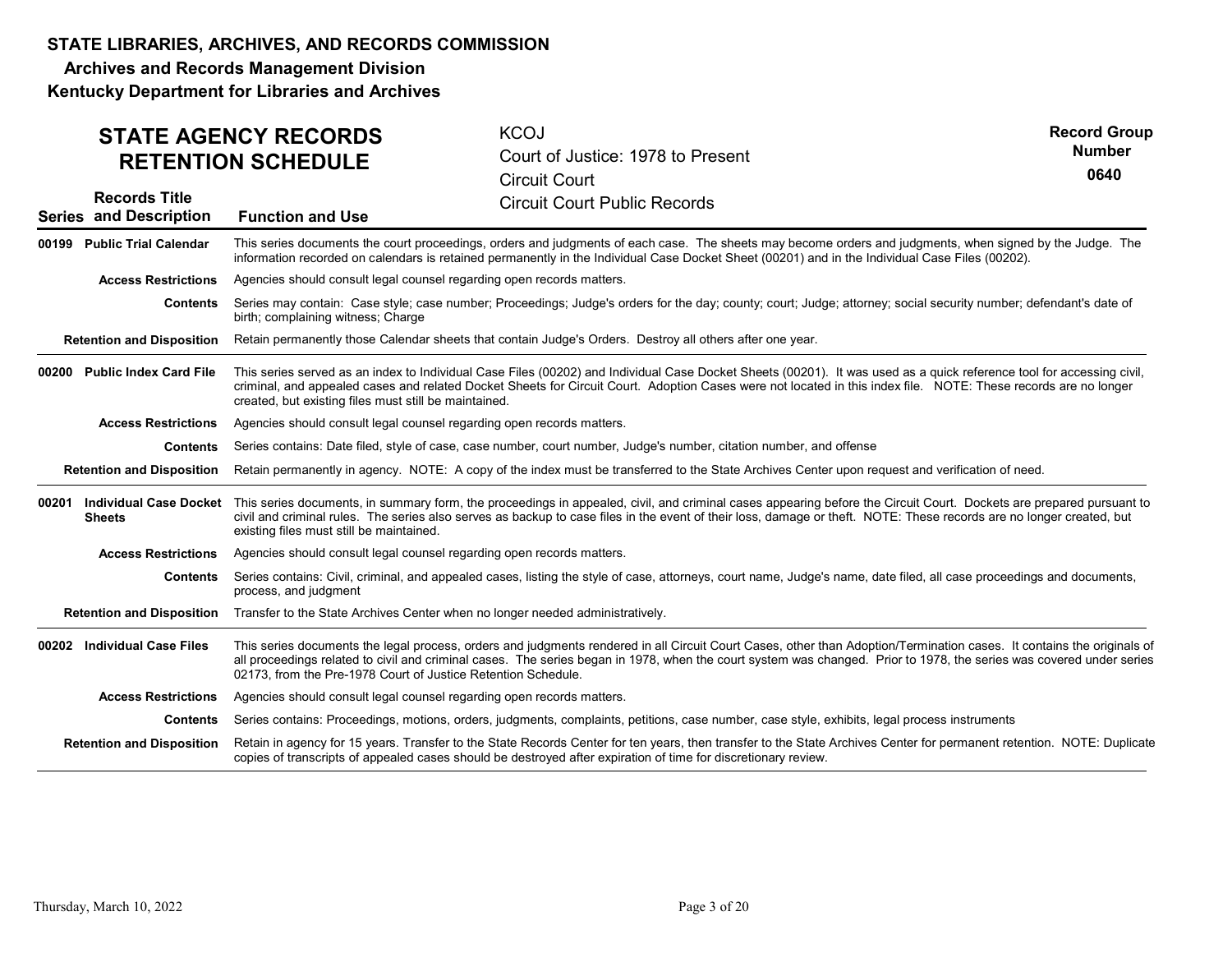Archives and Records Management Division

|                                                                                            | <b>STATE AGENCY RECORDS</b><br><b>RETENTION SCHEDULE</b>                                   | <b>KCOJ</b><br>Court of Justice: 1978 to Present<br><b>Circuit Court</b>                                                                                                                                                                                                                                                                                                                                                                                                                                                                                                                                                                                                                                                                                                                                                                                                                                                                                                                                                              | <b>Record Group</b><br><b>Number</b><br>0640 |
|--------------------------------------------------------------------------------------------|--------------------------------------------------------------------------------------------|---------------------------------------------------------------------------------------------------------------------------------------------------------------------------------------------------------------------------------------------------------------------------------------------------------------------------------------------------------------------------------------------------------------------------------------------------------------------------------------------------------------------------------------------------------------------------------------------------------------------------------------------------------------------------------------------------------------------------------------------------------------------------------------------------------------------------------------------------------------------------------------------------------------------------------------------------------------------------------------------------------------------------------------|----------------------------------------------|
| <b>Records Title</b><br><b>Series and Description</b>                                      | <b>Function and Use</b>                                                                    | <b>Circuit Court Public Records</b>                                                                                                                                                                                                                                                                                                                                                                                                                                                                                                                                                                                                                                                                                                                                                                                                                                                                                                                                                                                                   |                                              |
| 00203 Exhibits                                                                             | are to be destroyed.                                                                       | This series documents the physical evidence used to support trial testimony. An exhibit is any item produced/exhibited during a trial/hearing as proof of facts and<br>made part of the case. Some exhibits have museum or archival value and need to be evaluated prior to destruction. Others include weapons and contraband which                                                                                                                                                                                                                                                                                                                                                                                                                                                                                                                                                                                                                                                                                                  |                                              |
| <b>Access Restrictions</b>                                                                 | Agencies should consult legal counsel regarding open records matters.                      |                                                                                                                                                                                                                                                                                                                                                                                                                                                                                                                                                                                                                                                                                                                                                                                                                                                                                                                                                                                                                                       |                                              |
| <b>Contents</b>                                                                            |                                                                                            | Series contains: Items produced/exhibited during a trial/hearing as proof of facts and made part of the case                                                                                                                                                                                                                                                                                                                                                                                                                                                                                                                                                                                                                                                                                                                                                                                                                                                                                                                          |                                              |
| <b>Retention and Disposition</b>                                                           | Disposition is determined by order of the trial judge.                                     |                                                                                                                                                                                                                                                                                                                                                                                                                                                                                                                                                                                                                                                                                                                                                                                                                                                                                                                                                                                                                                       |                                              |
| 00824 Hearing Recording,<br>Log Sheets,<br>Stenographic Tapes, &<br><b>Shorthand Books</b> |                                                                                            | This series records court proceedings in each case during court appearance. The log sheets are used as locators. The log sheets identify, by the numeric/digital<br>setting on the tape player, the attorney or testimony of a witness. This information is needed for the preparation of transcripts.                                                                                                                                                                                                                                                                                                                                                                                                                                                                                                                                                                                                                                                                                                                                |                                              |
| <b>Access Restrictions</b>                                                                 | Agencies should consult legal counsel regarding open records matters.                      |                                                                                                                                                                                                                                                                                                                                                                                                                                                                                                                                                                                                                                                                                                                                                                                                                                                                                                                                                                                                                                       |                                              |
| <b>Contents</b>                                                                            |                                                                                            | Series contains; Hearing recording, log sheets, stenographic tapes, and shorthand books                                                                                                                                                                                                                                                                                                                                                                                                                                                                                                                                                                                                                                                                                                                                                                                                                                                                                                                                               |                                              |
| <b>Retention and Disposition</b>                                                           |                                                                                            | Destroy five years after final disposition of case and expiration of appeal period                                                                                                                                                                                                                                                                                                                                                                                                                                                                                                                                                                                                                                                                                                                                                                                                                                                                                                                                                    |                                              |
| 04009 Audio/Video<br><b>Recordings of Civil</b><br>Proceedings                             |                                                                                            | This series is the official record of civil proceedings heard in Circuit Court. It replaces the traditional use of court reporters to record proceedings. Two Audio/Video<br>Recordings are made, recorded simultaneously during court proceedings. Video systems are more accurate than traditional court reporting in that they eliminate form<br>and content errors made by court reporters and allow for complete verbatim reporting. Use of video equipment, rather than court reporters, is also viewed as a cost<br>saving measure. In addition to absolute accuracy, the reviewer of the Audio/Video Recording can observe tone, voice inflections, facial expressions, gestures and<br>pauses of the speakers, thus possibly conveying a different meaning than would be in a written transcript. Also, by viewing the tapes rather than reading a transcript,<br>viewers can more accurately determine the level of understanding and communication skills of witnesses, for purposes of determining competency to testify. |                                              |
| <b>Access Restrictions</b>                                                                 |                                                                                            | The cases closed by Statute or Court Order. Agencies should consult legal counsel regarding open records matters.                                                                                                                                                                                                                                                                                                                                                                                                                                                                                                                                                                                                                                                                                                                                                                                                                                                                                                                     |                                              |
| Contents                                                                                   |                                                                                            | Series contains audio/visual recording of court activities during any given case                                                                                                                                                                                                                                                                                                                                                                                                                                                                                                                                                                                                                                                                                                                                                                                                                                                                                                                                                      |                                              |
| <b>Retention and Disposition</b>                                                           |                                                                                            | Destroy five years after final disposition of case and expiration of appeal period. NOTE: See series 04212, for Audio/Video Recordings of Appealed Cases.                                                                                                                                                                                                                                                                                                                                                                                                                                                                                                                                                                                                                                                                                                                                                                                                                                                                             |                                              |
| 04010 Audio/Video<br><b>Recordings of Criminal</b><br>Proceedings                          | testify. See attachment for additional information.                                        | This series is the official record of criminal proceedings heard in Circuit Court. It replaces the traditional use of court reporters to record proceedings. Two<br>Audio/Video Recordings recordings are made, recorded simultaneously during court proceedings. Video systems are more accurate than traditional court reporting in<br>that they eliminate form and content errors made by court reporters and allow for complete verbatim reporting. Use of video equipment, rather than court reporters, is<br>also viewed as a cost saving measure. In addition to absolute accuracy, the reviewer of the Audio/Video Recordings can observe tone, voice inflections, facial<br>expressions, gestures, and pauses of the speakers, thus possibly conveying a different meaning than would be in a written transcript. Also, by viewing the tapes rather<br>than reading a transcript, viewers can more accurately determine the level of understanding, and communication skills of the witnesses for determining competency to  |                                              |
| <b>Access Restrictions</b>                                                                 |                                                                                            | The cases closed by Statute or Court Order. Agencies should consult legal counsel regarding open records matters.                                                                                                                                                                                                                                                                                                                                                                                                                                                                                                                                                                                                                                                                                                                                                                                                                                                                                                                     |                                              |
|                                                                                            | <b>Contents</b> Series contains visual recording of court activities during any given case |                                                                                                                                                                                                                                                                                                                                                                                                                                                                                                                                                                                                                                                                                                                                                                                                                                                                                                                                                                                                                                       |                                              |
| <b>Retention and Disposition</b>                                                           |                                                                                            | Destroy 75 years after final disposition of case and expiration of appeal period. NOTE: See series 04212, for Audio/Video Recordingss of Appealed Cases                                                                                                                                                                                                                                                                                                                                                                                                                                                                                                                                                                                                                                                                                                                                                                                                                                                                               |                                              |
|                                                                                            |                                                                                            |                                                                                                                                                                                                                                                                                                                                                                                                                                                                                                                                                                                                                                                                                                                                                                                                                                                                                                                                                                                                                                       |                                              |
| Thursday, March 10, 2022                                                                   |                                                                                            | Page 4 of 20                                                                                                                                                                                                                                                                                                                                                                                                                                                                                                                                                                                                                                                                                                                                                                                                                                                                                                                                                                                                                          |                                              |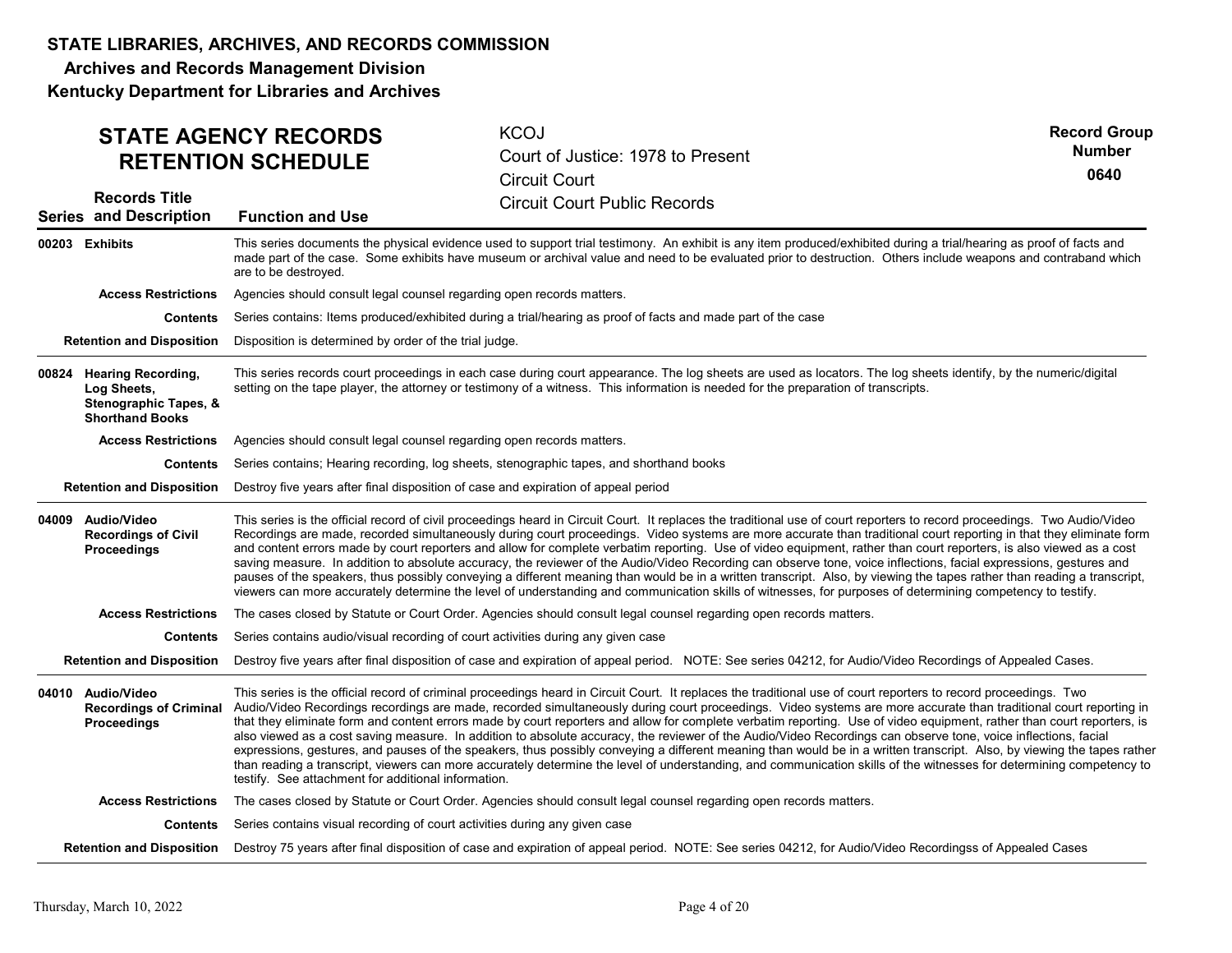Archives and Records Management Division

| <b>STATE AGENCY RECORDS</b><br><b>RETENTION SCHEDULE</b>                      |                                                                                                                                                                                                                                                                                                                                                                                                                                                                                                                                                                                                                         | <b>KCOJ</b><br>Court of Justice: 1978 to Present<br><b>Circuit Court</b>                                                                                                                                                                                                                                                                                                                                                                                                                                                                                                                                                                                                                                                                                                                                                                                                                                                                                                                                                            | <b>Record Group</b><br><b>Number</b><br>0640 |  |  |
|-------------------------------------------------------------------------------|-------------------------------------------------------------------------------------------------------------------------------------------------------------------------------------------------------------------------------------------------------------------------------------------------------------------------------------------------------------------------------------------------------------------------------------------------------------------------------------------------------------------------------------------------------------------------------------------------------------------------|-------------------------------------------------------------------------------------------------------------------------------------------------------------------------------------------------------------------------------------------------------------------------------------------------------------------------------------------------------------------------------------------------------------------------------------------------------------------------------------------------------------------------------------------------------------------------------------------------------------------------------------------------------------------------------------------------------------------------------------------------------------------------------------------------------------------------------------------------------------------------------------------------------------------------------------------------------------------------------------------------------------------------------------|----------------------------------------------|--|--|
| <b>Records Title</b><br><b>Series and Description</b>                         | <b>Function and Use</b>                                                                                                                                                                                                                                                                                                                                                                                                                                                                                                                                                                                                 | <b>Circuit Court Public Records</b>                                                                                                                                                                                                                                                                                                                                                                                                                                                                                                                                                                                                                                                                                                                                                                                                                                                                                                                                                                                                 |                                              |  |  |
| 04011 Audio/Video<br><b>Recordings Log</b>                                    |                                                                                                                                                                                                                                                                                                                                                                                                                                                                                                                                                                                                                         | This series is created by the trial judge or his designee. The log indicates, by date and military time, (which automatically appears during recording) when an individual<br>is speaking. The information is especially useful in preparing the record for appeal and for research purposes. With this information, judges, attorneys, clerks, or<br>individuals can eliminate the viewing of hours of tapes to locate specific information by skimming through the tape until the appropriate date and time appears.                                                                                                                                                                                                                                                                                                                                                                                                                                                                                                              |                                              |  |  |
| <b>Access Restrictions</b>                                                    |                                                                                                                                                                                                                                                                                                                                                                                                                                                                                                                                                                                                                         | The cases closed by Statute or Court Order. Agencies should consult legal counsel regarding open records matters.                                                                                                                                                                                                                                                                                                                                                                                                                                                                                                                                                                                                                                                                                                                                                                                                                                                                                                                   |                                              |  |  |
|                                                                               |                                                                                                                                                                                                                                                                                                                                                                                                                                                                                                                                                                                                                         | Contents Series contains: Presiding Judge; tape number; case number; style of case; plaintiff's/defendant's attorney; date recorded; speakers' names and times speaking;<br>verdict and penalty; other information necessary for identification purposes                                                                                                                                                                                                                                                                                                                                                                                                                                                                                                                                                                                                                                                                                                                                                                            |                                              |  |  |
| <b>Retention and Disposition</b>                                              | logs when Audio/Video Recordings are destroyed                                                                                                                                                                                                                                                                                                                                                                                                                                                                                                                                                                          | Copy of log must accompany Audio/Video Recordings of Appealed Cases (04212) when such cases are transferred to the State Archives Center. Destroy remaining                                                                                                                                                                                                                                                                                                                                                                                                                                                                                                                                                                                                                                                                                                                                                                                                                                                                         |                                              |  |  |
| 04210 Audio/Video Recording<br><b>Receipts and Case</b><br><b>Listing Log</b> | This series is created by circuit clerks or their designees. It indicates that the Clerk's Office received the tapes and the date received. Through use of this information,<br>judges, attorneys, clerks, or individuals can locate Audio/Video Recordings necessary to obtain specific information. If the year, court, (court division when applicable),<br>and style of case is known, users can locate tape numbers by consulting the log and can eliminate consulting the Public Index Card File (00200) to the case files. This<br>information is especially useful when preparing cases for the appeal process. |                                                                                                                                                                                                                                                                                                                                                                                                                                                                                                                                                                                                                                                                                                                                                                                                                                                                                                                                                                                                                                     |                                              |  |  |
| <b>Access Restrictions</b>                                                    | Agencies should consult legal counsel regarding open records matters.                                                                                                                                                                                                                                                                                                                                                                                                                                                                                                                                                   |                                                                                                                                                                                                                                                                                                                                                                                                                                                                                                                                                                                                                                                                                                                                                                                                                                                                                                                                                                                                                                     |                                              |  |  |
| <b>Contents</b>                                                               |                                                                                                                                                                                                                                                                                                                                                                                                                                                                                                                                                                                                                         | Series contains: Date of receipt; court case number; style of case; tape numbers and starting and ending times                                                                                                                                                                                                                                                                                                                                                                                                                                                                                                                                                                                                                                                                                                                                                                                                                                                                                                                      |                                              |  |  |
| <b>Retention and Disposition</b>                                              | Destroy when the related Audio/Video Recordings are destroyed                                                                                                                                                                                                                                                                                                                                                                                                                                                                                                                                                           |                                                                                                                                                                                                                                                                                                                                                                                                                                                                                                                                                                                                                                                                                                                                                                                                                                                                                                                                                                                                                                     |                                              |  |  |
| 04212 Audio/Video<br>Recordings of<br><b>Appealed Cases</b>                   | proceedings is returned to the court of jurisdiction.                                                                                                                                                                                                                                                                                                                                                                                                                                                                                                                                                                   | This series is the official record of court proceedings as described in the Audio/Video Recordings of Civil Proceedings (04009) and the Audio/Video Recordings of<br>Criminal Proceedings (04010). The use of video equipment began in 1982. When created, there are two Audio/Video Recordings, recorded simultaneously. Upon<br>the filing of a notice of appeal, this series, one of the two Audio/Video Recordings, or a court-certified copy of that portion recording the court proceeding being<br>appealed, is filed with the Clerk and certified by the Clerk as part of the record on appeal. The Circuit Clerk will retain this Audio/Video Recording until transmitted to<br>the appellate court (transmitted on request of the Clerk of the Appellate Court). The second Audio/Video Recording or a court-certified copy of that portion recording<br>the court proceeding being appealed is retained by the court of jurisdiction. Upon final disposition of the appeal, the Audio/Video Recording of the lower court |                                              |  |  |
| <b>Access Restrictions</b>                                                    |                                                                                                                                                                                                                                                                                                                                                                                                                                                                                                                                                                                                                         | The cases closed by Statute or Court Order. Agencies should consult legal counsel regarding open records matters.                                                                                                                                                                                                                                                                                                                                                                                                                                                                                                                                                                                                                                                                                                                                                                                                                                                                                                                   |                                              |  |  |
| Contents                                                                      | Series contains visual recording of court activities during any given case                                                                                                                                                                                                                                                                                                                                                                                                                                                                                                                                              |                                                                                                                                                                                                                                                                                                                                                                                                                                                                                                                                                                                                                                                                                                                                                                                                                                                                                                                                                                                                                                     |                                              |  |  |
| <b>Retention and Disposition</b>                                              | Recordings prior to transfer.                                                                                                                                                                                                                                                                                                                                                                                                                                                                                                                                                                                           | Transfer one original to the State Archives Center for permanent retention when related case files (00202) are transferred. Destroy excess copies of Audio/Video                                                                                                                                                                                                                                                                                                                                                                                                                                                                                                                                                                                                                                                                                                                                                                                                                                                                    |                                              |  |  |
|                                                                               |                                                                                                                                                                                                                                                                                                                                                                                                                                                                                                                                                                                                                         |                                                                                                                                                                                                                                                                                                                                                                                                                                                                                                                                                                                                                                                                                                                                                                                                                                                                                                                                                                                                                                     |                                              |  |  |
| Thursday, March 10, 2022                                                      |                                                                                                                                                                                                                                                                                                                                                                                                                                                                                                                                                                                                                         | Page 5 of 20                                                                                                                                                                                                                                                                                                                                                                                                                                                                                                                                                                                                                                                                                                                                                                                                                                                                                                                                                                                                                        |                                              |  |  |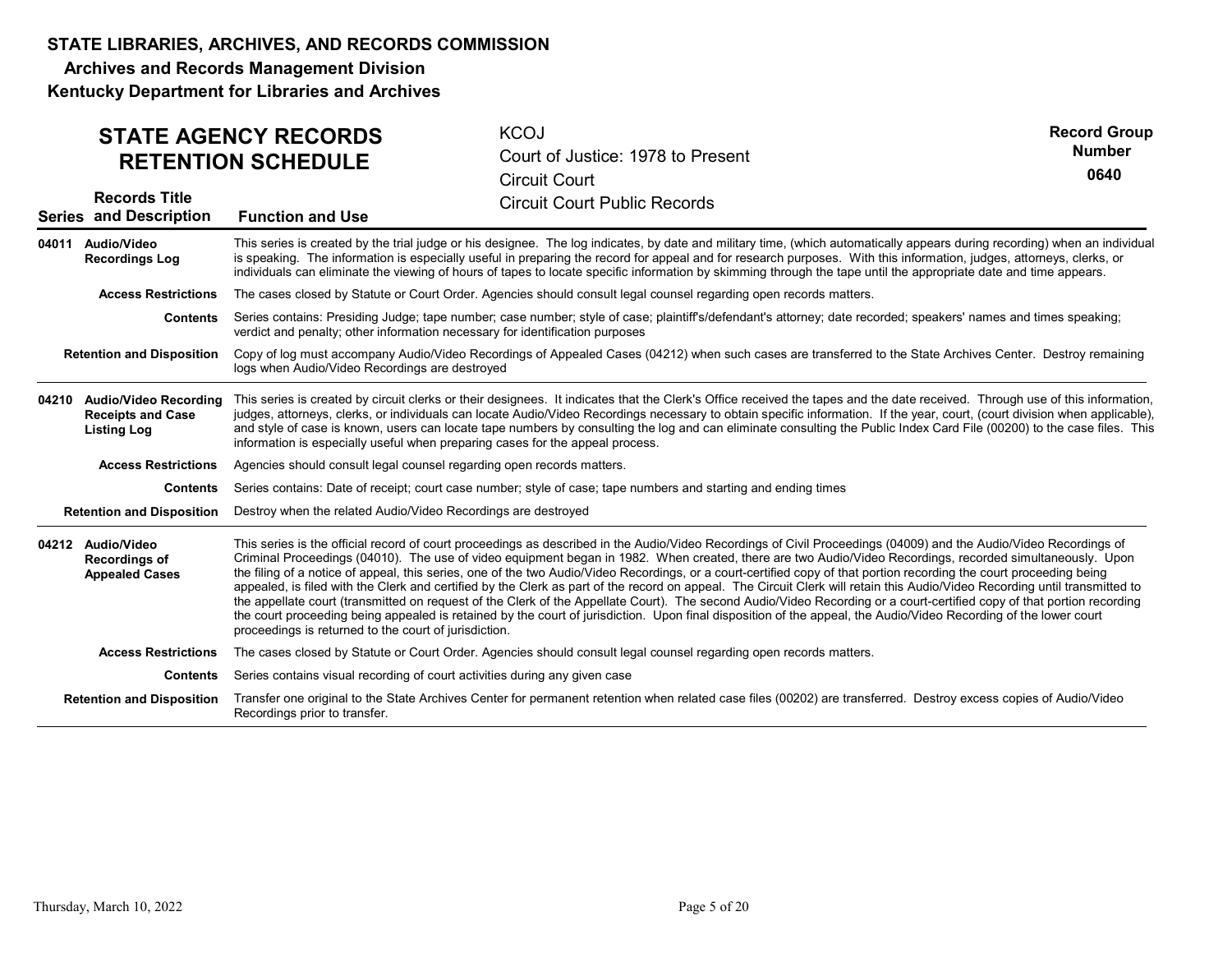Archives and Records Management Division

|       | <b>Records Title</b><br><b>Series and Description</b>              | <b>STATE AGENCY RECORDS</b><br><b>RETENTION SCHEDULE</b><br><b>Function and Use</b>  | <b>KCOJ</b><br>Court of Justice: 1978 to Present<br><b>Circuit Court</b><br><b>Circuit Court Public Records</b>                                                                                                                                                                                                                                                                                                                                                                                                                                                                                                                                                                                                                                                                                                                                                                                                                                                                                                                                                                                                                                                                                                                                                                                                                                                                                                                                | <b>Record Group</b><br><b>Number</b><br>0640 |
|-------|--------------------------------------------------------------------|--------------------------------------------------------------------------------------|------------------------------------------------------------------------------------------------------------------------------------------------------------------------------------------------------------------------------------------------------------------------------------------------------------------------------------------------------------------------------------------------------------------------------------------------------------------------------------------------------------------------------------------------------------------------------------------------------------------------------------------------------------------------------------------------------------------------------------------------------------------------------------------------------------------------------------------------------------------------------------------------------------------------------------------------------------------------------------------------------------------------------------------------------------------------------------------------------------------------------------------------------------------------------------------------------------------------------------------------------------------------------------------------------------------------------------------------------------------------------------------------------------------------------------------------|----------------------------------------------|
|       | by a Minor - (effective<br>1986)                                   | than a parent, guardian or court appointed authority.                                | 04803 Self-Consent Abortions This series documents the filing of petitions and related information in Self-consent abortions by minors. The petitions are filed by the minor or her next friend*. All<br>minors have the right to petition any Circuit or District Court for an order granting the right to an abortion. The court is responsible for assisting the minor or her next<br>friend in preparing and filing the petition and insuring the minor's identity is kept anonymous. The Court advises the minor that she has the right to court-appointed<br>counsel and that she will be provided with such counsel upon request. All proceedings related to self-consent abortions are given preference over other matters to<br>insure the court reaches a decision promptly, within 72 hours. The 72-hour limitation may be extended at the request of the minor. Prior to issuing the decision, the<br>court hears evidence relating to the emotional development, maturity, intellect, and understanding of the minor (nature, possible consequences, and alternatives to the<br>abortion). The court hears other evidence that it finds useful in determining whether or not the abortion is in the best interest of the minor. Once the decision is<br>rendered, if the case is to be appealed, it must be done within 72 hours. All appeals automatically go to the Court of Appeals. *Next friend is an interested party other |                                              |
|       | <b>Access Restrictions</b>                                         |                                                                                      | Supreme Court Rule; KRS 370.192. Agencies should consult legal counsel regarding open records matters.                                                                                                                                                                                                                                                                                                                                                                                                                                                                                                                                                                                                                                                                                                                                                                                                                                                                                                                                                                                                                                                                                                                                                                                                                                                                                                                                         |                                              |
|       | <b>Contents</b>                                                    |                                                                                      | Series contains: Petitions, orders, guardian appointment, evidence, motions, order for attorney fees, notice of appeal and findings, if appealed                                                                                                                                                                                                                                                                                                                                                                                                                                                                                                                                                                                                                                                                                                                                                                                                                                                                                                                                                                                                                                                                                                                                                                                                                                                                                               |                                              |
|       | <b>Retention and Disposition</b>                                   | Destroy after 30 days if no appeal is in progress.                                   |                                                                                                                                                                                                                                                                                                                                                                                                                                                                                                                                                                                                                                                                                                                                                                                                                                                                                                                                                                                                                                                                                                                                                                                                                                                                                                                                                                                                                                                |                                              |
| 04804 | Juvenile Mental<br><b>Inquest Case Files -</b><br>(effective 1986) |                                                                                      | This series documents all information related to the filing and adjudication process of the Court, related to Juvenile Mental Inquest Cases for a minor over sixteen<br>years of age. The cases are initiated by the juvenile, juvenile's parents/guardians, hospital, by petition, or in the case of emergency involuntary hospitalization, a<br>peace officer or any interested person. The cases are initiated to have a juvenile hospitalized for a specific time for observation, due to the juvenile being suspected of<br>being a danger to himself or others. The minor is committed by order of the Judge. If the minor requests to be released, a hearing is scheduled in District or Circuit<br>Court. The presiding Judge decides to release the juvenile or commit him for 60 or 180 days, to continue evaluation/treatment.                                                                                                                                                                                                                                                                                                                                                                                                                                                                                                                                                                                                      |                                              |
|       | <b>Access Restrictions</b>                                         |                                                                                      | KRS 610.320. Agencies should consult legal counsel regarding open records matters.                                                                                                                                                                                                                                                                                                                                                                                                                                                                                                                                                                                                                                                                                                                                                                                                                                                                                                                                                                                                                                                                                                                                                                                                                                                                                                                                                             |                                              |
|       | Contents                                                           |                                                                                      | Series contains: Petitions; mental health inquest warrants; mental health orders; photo identification; mental health transportation order; uniform citation, if law<br>enforcement used a warrant to transport; officer sign out sheet (pick up of warrant, order for emergency hospitalization and evaluation)                                                                                                                                                                                                                                                                                                                                                                                                                                                                                                                                                                                                                                                                                                                                                                                                                                                                                                                                                                                                                                                                                                                               |                                              |
|       |                                                                    | Retention and Disposition Destroy after the child reaches twenty-three years of age. |                                                                                                                                                                                                                                                                                                                                                                                                                                                                                                                                                                                                                                                                                                                                                                                                                                                                                                                                                                                                                                                                                                                                                                                                                                                                                                                                                                                                                                                |                                              |
|       | 05474 Depositions                                                  |                                                                                      | This series documents the sworn testimony given by deposed witnesses prior to a court proceeding. These documents are used by parties for the purpose of fact<br>finding and pretrial discovery. These documents may be introduced as an exhibit during the course of a trial.                                                                                                                                                                                                                                                                                                                                                                                                                                                                                                                                                                                                                                                                                                                                                                                                                                                                                                                                                                                                                                                                                                                                                                 |                                              |
|       | <b>Access Restrictions</b>                                         | Agencies should consult legal counsel regarding open records matters.                |                                                                                                                                                                                                                                                                                                                                                                                                                                                                                                                                                                                                                                                                                                                                                                                                                                                                                                                                                                                                                                                                                                                                                                                                                                                                                                                                                                                                                                                |                                              |
|       | Contents                                                           |                                                                                      | Series contains: Deposed witnesses pretrial testimony collected during pretrial events                                                                                                                                                                                                                                                                                                                                                                                                                                                                                                                                                                                                                                                                                                                                                                                                                                                                                                                                                                                                                                                                                                                                                                                                                                                                                                                                                         |                                              |
|       | <b>Retention and Disposition</b>                                   |                                                                                      | Upon conclusion of the appeals period, the Depositions may be returned to original attorneys involved in the case or destroyed.                                                                                                                                                                                                                                                                                                                                                                                                                                                                                                                                                                                                                                                                                                                                                                                                                                                                                                                                                                                                                                                                                                                                                                                                                                                                                                                |                                              |
|       | 06971 Expunged Felony<br><b>Records</b>                            |                                                                                      | Contains those records of felony convictions that have been expunged from the official record of the Defendant.                                                                                                                                                                                                                                                                                                                                                                                                                                                                                                                                                                                                                                                                                                                                                                                                                                                                                                                                                                                                                                                                                                                                                                                                                                                                                                                                |                                              |
|       | <b>Access Restrictions</b>                                         |                                                                                      |                                                                                                                                                                                                                                                                                                                                                                                                                                                                                                                                                                                                                                                                                                                                                                                                                                                                                                                                                                                                                                                                                                                                                                                                                                                                                                                                                                                                                                                |                                              |
|       |                                                                    | <b>Contents</b> Full court record of felony criminal charges and outcomes.           |                                                                                                                                                                                                                                                                                                                                                                                                                                                                                                                                                                                                                                                                                                                                                                                                                                                                                                                                                                                                                                                                                                                                                                                                                                                                                                                                                                                                                                                |                                              |
|       |                                                                    | Retention and Disposition Retain permanently at the State Records Center.            |                                                                                                                                                                                                                                                                                                                                                                                                                                                                                                                                                                                                                                                                                                                                                                                                                                                                                                                                                                                                                                                                                                                                                                                                                                                                                                                                                                                                                                                |                                              |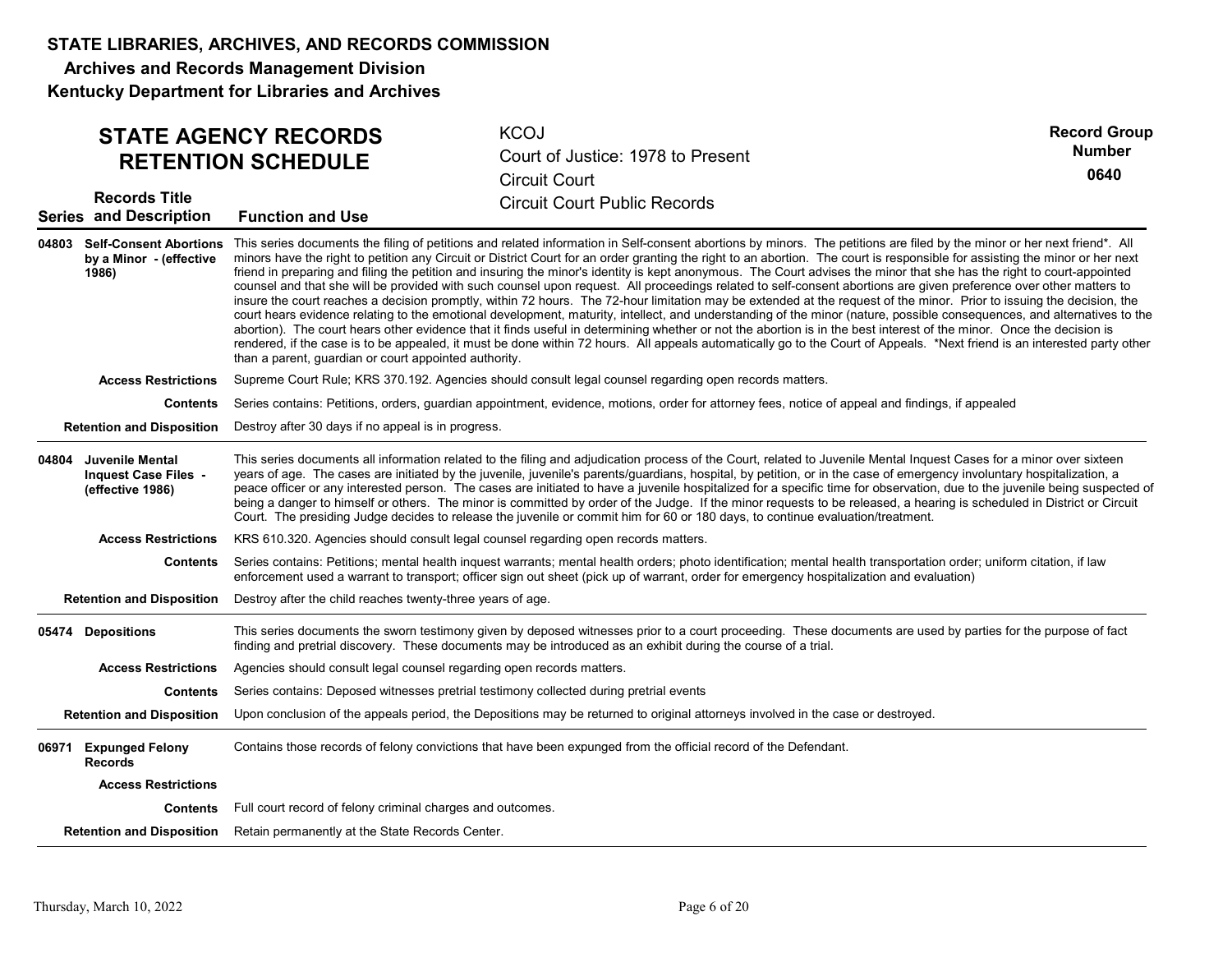Archives and Records Management Division Kentucky Department for Libraries and Archives

| <b>STATE AGENCY RECORDS</b><br><b>RETENTION SCHEDULE</b><br><b>Records Title</b> |                                                                                                                                                                                                                                                                                                                                                                                                                                                                                                                                                                                                                                                                                                                                                                                                                                                                                                                               | <b>KCOJ</b><br>Court of Justice: 1978 to Present<br><b>Circuit Court</b><br><b>Circuit Court Public Records</b>                                                                                                                                                                                    | <b>Record Group</b><br><b>Number</b><br>0640 |  |  |
|----------------------------------------------------------------------------------|-------------------------------------------------------------------------------------------------------------------------------------------------------------------------------------------------------------------------------------------------------------------------------------------------------------------------------------------------------------------------------------------------------------------------------------------------------------------------------------------------------------------------------------------------------------------------------------------------------------------------------------------------------------------------------------------------------------------------------------------------------------------------------------------------------------------------------------------------------------------------------------------------------------------------------|----------------------------------------------------------------------------------------------------------------------------------------------------------------------------------------------------------------------------------------------------------------------------------------------------|----------------------------------------------|--|--|
| <b>Series and Description</b>                                                    | <b>Function and Use</b>                                                                                                                                                                                                                                                                                                                                                                                                                                                                                                                                                                                                                                                                                                                                                                                                                                                                                                       |                                                                                                                                                                                                                                                                                                    |                                              |  |  |
| 06972 Domestic Relations<br>Commissioner<br>Recordings                           | This series is the official record of DRC hearings. It replaces the traditional use of court reporters to record proceedings. Video systems are more accurate than<br>traditional court reporting because they eliminate form and content errors made by court reporters and allow for complete verbatim reporting. Use of video equipment,<br>rather than court reporters, is also viewed as a cost saving measure. In addition to absolute accuracy, the reviewer of the Audio/Video Recording can observe tone,<br>voice inflections, facial expressions, gestures and pauses of the speakers, thus possibly conveying a different meaning than would be documented in a written<br>transcript. Also, by viewing the tapes rather than reading a transcript, viewers can more accurately determine the level of understanding and communication skills of<br>witnesses, for purposes of determining competency to testify. |                                                                                                                                                                                                                                                                                                    |                                              |  |  |
| <b>Access Restrictions</b>                                                       |                                                                                                                                                                                                                                                                                                                                                                                                                                                                                                                                                                                                                                                                                                                                                                                                                                                                                                                               |                                                                                                                                                                                                                                                                                                    |                                              |  |  |
| Contents                                                                         |                                                                                                                                                                                                                                                                                                                                                                                                                                                                                                                                                                                                                                                                                                                                                                                                                                                                                                                               | Recordings of hearings in front of Domestic Relations Commissioners including testimony and findings placed on the recording.                                                                                                                                                                      |                                              |  |  |
| <b>Retention and Disposition</b>                                                 |                                                                                                                                                                                                                                                                                                                                                                                                                                                                                                                                                                                                                                                                                                                                                                                                                                                                                                                               | Destroy five years after final disposition of case and expiration of appeal period. NOTE: See Series 04212, for Audio/Video Recordings of Appealed Cases.                                                                                                                                          |                                              |  |  |
| 06973 Civil Appeals from<br><b>District Court</b>                                | files.                                                                                                                                                                                                                                                                                                                                                                                                                                                                                                                                                                                                                                                                                                                                                                                                                                                                                                                        | District Civil Cases that are appealed to the Circuit Court. These cases are not given Circuit case numbers and must be kept and accessioned as separate types of                                                                                                                                  |                                              |  |  |
| <b>Access Restrictions</b>                                                       |                                                                                                                                                                                                                                                                                                                                                                                                                                                                                                                                                                                                                                                                                                                                                                                                                                                                                                                               |                                                                                                                                                                                                                                                                                                    |                                              |  |  |
| Contents                                                                         | Court's ruling on the appeal.                                                                                                                                                                                                                                                                                                                                                                                                                                                                                                                                                                                                                                                                                                                                                                                                                                                                                                 | Contains all the copies of the District Civil Case sent to Circuit Court as well as any additional pleadings or briefing requested by the Circuit Court and the Circuit                                                                                                                            |                                              |  |  |
| <b>Retention and Disposition</b>                                                 |                                                                                                                                                                                                                                                                                                                                                                                                                                                                                                                                                                                                                                                                                                                                                                                                                                                                                                                               | Destroy when the underlying District Civil Case is eligible for Destruction after all matters are adjudicated and further appeals periods have expired.                                                                                                                                            |                                              |  |  |
| 06974 District Criminal<br><b>Appeals to Circuit</b><br>Court                    | files.                                                                                                                                                                                                                                                                                                                                                                                                                                                                                                                                                                                                                                                                                                                                                                                                                                                                                                                        | District Criminal cases that are appealed to the Circuit Court. These cases are not given Circuit case numbers and must be kept and accessioned as separate types of                                                                                                                               |                                              |  |  |
| <b>Access Restrictions</b>                                                       |                                                                                                                                                                                                                                                                                                                                                                                                                                                                                                                                                                                                                                                                                                                                                                                                                                                                                                                               |                                                                                                                                                                                                                                                                                                    |                                              |  |  |
| <b>Contents</b>                                                                  | Court's ruling on the appeal.                                                                                                                                                                                                                                                                                                                                                                                                                                                                                                                                                                                                                                                                                                                                                                                                                                                                                                 | Contains all the copies of the District Criminal Case sent to Circuit Court as well as any additional pleadings or briefing requested by the Circuit Court and the Circuit                                                                                                                         |                                              |  |  |
| <b>Retention and Disposition</b>                                                 |                                                                                                                                                                                                                                                                                                                                                                                                                                                                                                                                                                                                                                                                                                                                                                                                                                                                                                                               | Destroy when the underlying District Civil Case is eligible for Destruction after all matters are adjudicated and further appeals periods have expired.                                                                                                                                            |                                              |  |  |
| 06976 Coroner's Inquest<br><b>Verdict</b>                                        |                                                                                                                                                                                                                                                                                                                                                                                                                                                                                                                                                                                                                                                                                                                                                                                                                                                                                                                               | Coroners can hold an inquest when a death appears suspicious and if they find the death was the result of a crime, they tranfer the Coroner's Inquest Warrant to the<br>appropriate law enforcment agency for action and file the Coroner's Inquest Warrant with the Circuit Court Clerk's office. |                                              |  |  |
| <b>Access Restrictions</b>                                                       |                                                                                                                                                                                                                                                                                                                                                                                                                                                                                                                                                                                                                                                                                                                                                                                                                                                                                                                               |                                                                                                                                                                                                                                                                                                    |                                              |  |  |
| Contents                                                                         |                                                                                                                                                                                                                                                                                                                                                                                                                                                                                                                                                                                                                                                                                                                                                                                                                                                                                                                               | Contains the Coroner's findings regarding criminal activity in a suspicious death.                                                                                                                                                                                                                 |                                              |  |  |
|                                                                                  | <b>Retention and Disposition</b> Retain Permanently at State Records Center                                                                                                                                                                                                                                                                                                                                                                                                                                                                                                                                                                                                                                                                                                                                                                                                                                                   |                                                                                                                                                                                                                                                                                                    |                                              |  |  |
|                                                                                  |                                                                                                                                                                                                                                                                                                                                                                                                                                                                                                                                                                                                                                                                                                                                                                                                                                                                                                                               |                                                                                                                                                                                                                                                                                                    |                                              |  |  |
|                                                                                  |                                                                                                                                                                                                                                                                                                                                                                                                                                                                                                                                                                                                                                                                                                                                                                                                                                                                                                                               |                                                                                                                                                                                                                                                                                                    |                                              |  |  |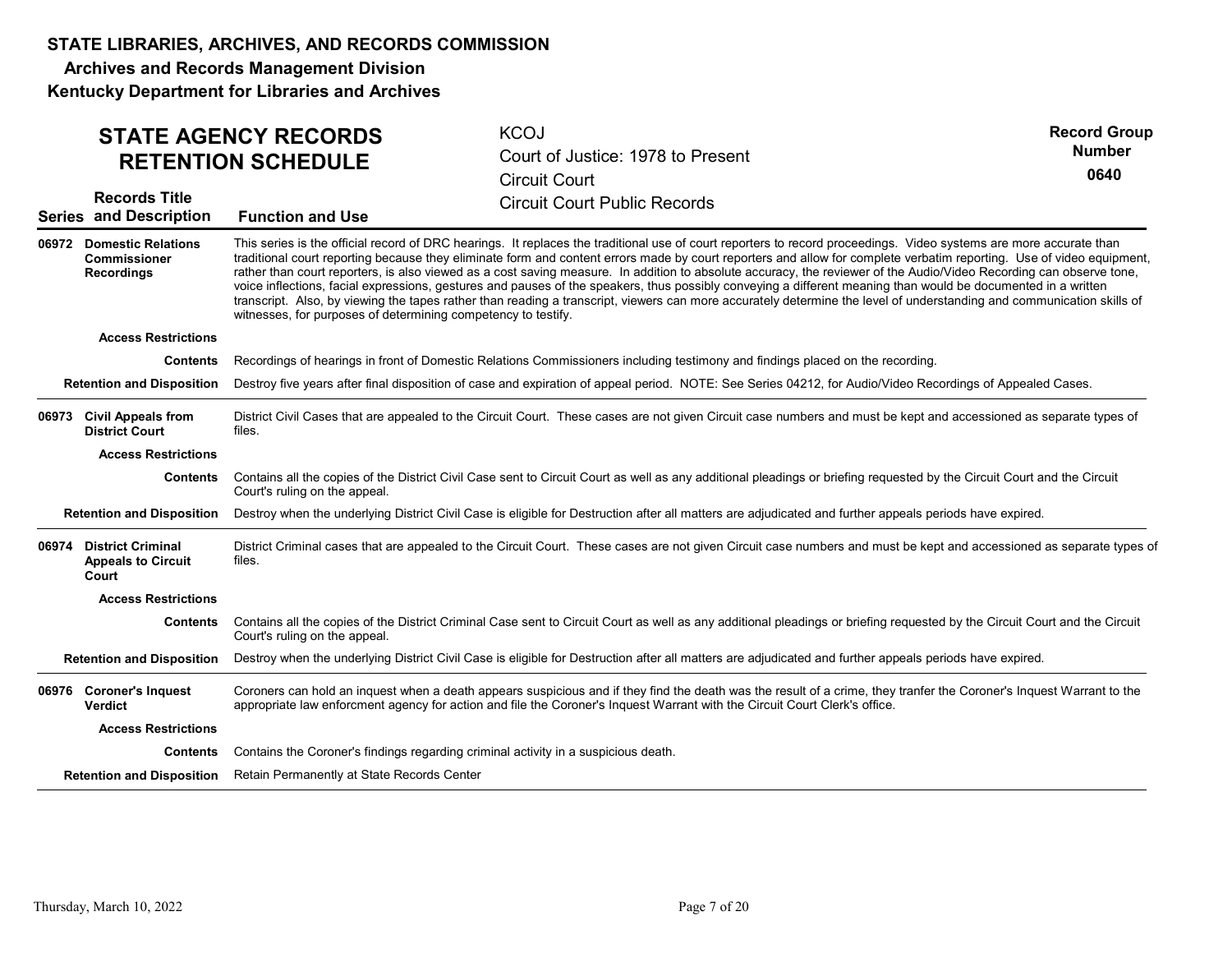Archives and Records Management Division

|                                                       | <b>STATE AGENCY RECORDS</b><br><b>RETENTION SCHEDULE</b>                                                                                                                                                                                                                                                                                                                                                                                                  | <b>KCOJ</b><br>Court of Justice: 1978 to Present<br><b>Circuit Court</b>                                                                                                                                                                                                                                                                                                                                                                                                                                                                                                                                                                                                              | <b>Record Group</b><br><b>Number</b><br>0640 |  |  |
|-------------------------------------------------------|-----------------------------------------------------------------------------------------------------------------------------------------------------------------------------------------------------------------------------------------------------------------------------------------------------------------------------------------------------------------------------------------------------------------------------------------------------------|---------------------------------------------------------------------------------------------------------------------------------------------------------------------------------------------------------------------------------------------------------------------------------------------------------------------------------------------------------------------------------------------------------------------------------------------------------------------------------------------------------------------------------------------------------------------------------------------------------------------------------------------------------------------------------------|----------------------------------------------|--|--|
| <b>Records Title</b><br><b>Series and Description</b> | <b>Function and Use</b>                                                                                                                                                                                                                                                                                                                                                                                                                                   | <b>Court Administrative Records</b>                                                                                                                                                                                                                                                                                                                                                                                                                                                                                                                                                                                                                                                   |                                              |  |  |
| <b>Daily Closing Report</b><br>00207<br><b>File</b>   |                                                                                                                                                                                                                                                                                                                                                                                                                                                           | This series provides a centralized location for documents supporting the financial activity of the Clerk's Office for any given day. The documents in this file support<br>entries made to the Journal Books (00208). It contains the second copy of all cash receipts, bank deposit slips, and forms that indicate money received and disbursed.                                                                                                                                                                                                                                                                                                                                     |                                              |  |  |
| <b>Access Restrictions</b>                            | Agencies should consult legal counsel regarding open records matters.                                                                                                                                                                                                                                                                                                                                                                                     |                                                                                                                                                                                                                                                                                                                                                                                                                                                                                                                                                                                                                                                                                       |                                              |  |  |
| <b>Contents</b>                                       | Series contains: Daily cash settlements for each cash drawer (AOC 503); cash receipts batch control for each drawer (AOC 502); a combined cash receipts/batch<br>control; the second copy of cash receipts; automated systems that have recaps for each drawer; automated systems' disbursement checklist; driver's license reports<br>(TD 95-250); deposit slips                                                                                         |                                                                                                                                                                                                                                                                                                                                                                                                                                                                                                                                                                                                                                                                                       |                                              |  |  |
| <b>Retention and Disposition</b>                      | Retain in agency for 2 years, then destroy after audit.                                                                                                                                                                                                                                                                                                                                                                                                   |                                                                                                                                                                                                                                                                                                                                                                                                                                                                                                                                                                                                                                                                                       |                                              |  |  |
| 00208 Journal Books                                   | monthly reports (same as above).                                                                                                                                                                                                                                                                                                                                                                                                                          | This series documents the cash flow through the Circuit Court Clerk's Office for activities such as court costs, payment of fines, bond issues, etc. The Cash Receipts<br>Journal (AOC 504) summarizes daily cash receipts by receipt category. It also documents adjusting entries and is used to prepare monthly reports to the Finance and<br>Administration Cabinet, the Department of Public Advocacy, the Department Fish and Wildlife Resources, and the Administrative Office of the Courts. The Cash<br>Disbursements Journal (AOC 520) is a register of each check issued by the Circuit Clerk. This series also documents the adjustment of entries. It is used to prepare |                                              |  |  |
| <b>Access Restrictions</b>                            | Agencies should consult legal counsel regarding open records matters.                                                                                                                                                                                                                                                                                                                                                                                     |                                                                                                                                                                                                                                                                                                                                                                                                                                                                                                                                                                                                                                                                                       |                                              |  |  |
| Contents                                              | Series contains: Summary of cash receipts; listing of checks; payee; payer; check number; case number; amount of check and category of each disbursement                                                                                                                                                                                                                                                                                                  |                                                                                                                                                                                                                                                                                                                                                                                                                                                                                                                                                                                                                                                                                       |                                              |  |  |
| <b>Retention and Disposition</b>                      | Retain in agency for 5 years, then destroy after audit.                                                                                                                                                                                                                                                                                                                                                                                                   |                                                                                                                                                                                                                                                                                                                                                                                                                                                                                                                                                                                                                                                                                       |                                              |  |  |
| <b>Ledger Card File</b><br>00209                      | This series documents receipts/disbursements for specific cases or major receipt categories and can be used to provide a report for specifics. Detail ledger cards<br>provide a history of receipts and disbursements, by case and/or defendant, for third party moneys received/disbursed by the Circuit Clerks. Control Cards record a<br>total payable balance for each major receipt category (i.e. State depository, Bail Bonds, Restitutions, etc.) |                                                                                                                                                                                                                                                                                                                                                                                                                                                                                                                                                                                                                                                                                       |                                              |  |  |
| <b>Access Restrictions</b>                            | Agencies should consult legal counsel regarding open records matters.                                                                                                                                                                                                                                                                                                                                                                                     |                                                                                                                                                                                                                                                                                                                                                                                                                                                                                                                                                                                                                                                                                       |                                              |  |  |
| Contents                                              | check number; amount of checks                                                                                                                                                                                                                                                                                                                                                                                                                            | Series contains: Names of payer; terms of payment; address of payer/payee; case/citation number; category; date of payments; receipt numbers; cumulative balance;                                                                                                                                                                                                                                                                                                                                                                                                                                                                                                                     |                                              |  |  |
| <b>Retention and Disposition</b>                      |                                                                                                                                                                                                                                                                                                                                                                                                                                                           | Retain in open file until account is closed. Destroy closed file after 2 years, and audit.                                                                                                                                                                                                                                                                                                                                                                                                                                                                                                                                                                                            |                                              |  |  |
| 00210 Bank Reconciliation<br><b>File</b>              |                                                                                                                                                                                                                                                                                                                                                                                                                                                           | This series documents cash balances and that the Circuit Clerks agree with cash balances deposited in specific banks. It documents deposits which have not cleared<br>the bank, checks which have not been cashed, bookkeeping/bank errors, insufficient fund checks, and accumulated interest.                                                                                                                                                                                                                                                                                                                                                                                       |                                              |  |  |
| <b>Access Restrictions</b>                            | Agencies should consult legal counsel regarding open records matters.                                                                                                                                                                                                                                                                                                                                                                                     |                                                                                                                                                                                                                                                                                                                                                                                                                                                                                                                                                                                                                                                                                       |                                              |  |  |
| Contents                                              | on card not on bank statement                                                                                                                                                                                                                                                                                                                                                                                                                             | Series contains amounts and dates of the following: Deposits in transit; outstanding checks; outstanding bank transfers; items on bank statement not on card; items                                                                                                                                                                                                                                                                                                                                                                                                                                                                                                                   |                                              |  |  |
| <b>Retention and Disposition</b>                      | Retain in agency for 2 years, then destroy after audit.                                                                                                                                                                                                                                                                                                                                                                                                   |                                                                                                                                                                                                                                                                                                                                                                                                                                                                                                                                                                                                                                                                                       |                                              |  |  |
| Thursday, March 10, 2022                              |                                                                                                                                                                                                                                                                                                                                                                                                                                                           | Page 8 of 20                                                                                                                                                                                                                                                                                                                                                                                                                                                                                                                                                                                                                                                                          |                                              |  |  |
|                                                       |                                                                                                                                                                                                                                                                                                                                                                                                                                                           |                                                                                                                                                                                                                                                                                                                                                                                                                                                                                                                                                                                                                                                                                       |                                              |  |  |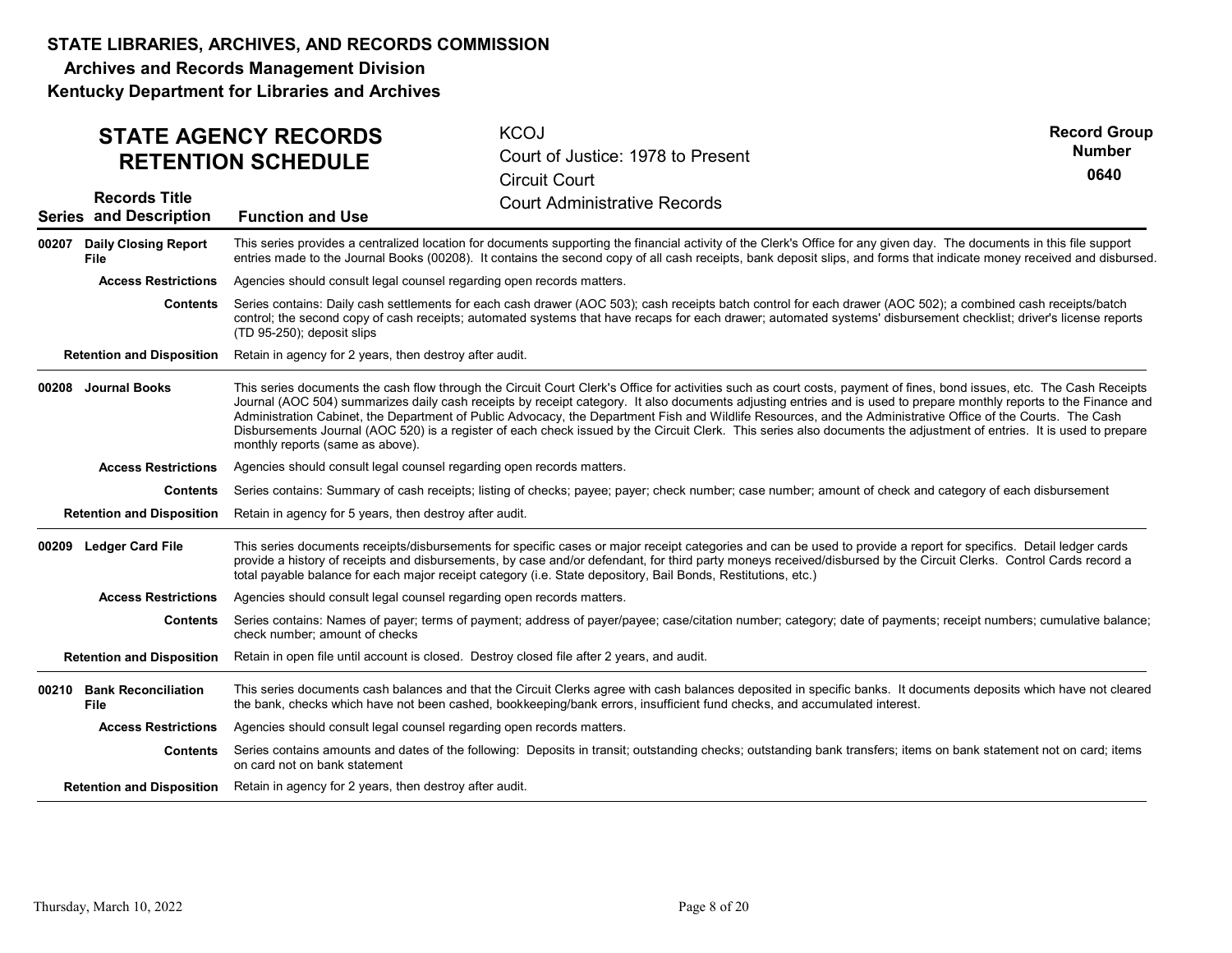Archives and Records Management Division

| <b>STATE AGENCY RECORDS</b><br><b>RETENTION SCHEDULE</b> |                                                                                                                                                                                                                                                                                                                                                                                                                                                                   | <b>KCOJ</b><br>Court of Justice: 1978 to Present<br><b>Circuit Court</b>                                                                                                                                                                                                                                                                  | <b>Record Group</b><br><b>Number</b><br>0640 |  |  |
|----------------------------------------------------------|-------------------------------------------------------------------------------------------------------------------------------------------------------------------------------------------------------------------------------------------------------------------------------------------------------------------------------------------------------------------------------------------------------------------------------------------------------------------|-------------------------------------------------------------------------------------------------------------------------------------------------------------------------------------------------------------------------------------------------------------------------------------------------------------------------------------------|----------------------------------------------|--|--|
| <b>Records Title</b><br><b>Series and Description</b>    | <b>Function and Use</b>                                                                                                                                                                                                                                                                                                                                                                                                                                           | <b>Court Administrative Records</b>                                                                                                                                                                                                                                                                                                       |                                              |  |  |
| 00211 Adjusting Entry File                               | This series documents the adjusting entries that were made to record entries to accounting records that do not enter through normal day-to-day postings. Adjusting<br>entries are made to correct errors, post interest, and void checks.                                                                                                                                                                                                                         |                                                                                                                                                                                                                                                                                                                                           |                                              |  |  |
| <b>Access Restrictions</b>                               | Agencies should consult legal counsel regarding open records matters.                                                                                                                                                                                                                                                                                                                                                                                             |                                                                                                                                                                                                                                                                                                                                           |                                              |  |  |
| <b>Contents</b>                                          |                                                                                                                                                                                                                                                                                                                                                                                                                                                                   | Series contains: Date of entry; entry number; journal affected; breakdown of categories affected; control cards affected; detail cards affected; explanation of entry                                                                                                                                                                     |                                              |  |  |
| <b>Retention and Disposition</b>                         | Retain in agency for 5 years, then destroy after audit.                                                                                                                                                                                                                                                                                                                                                                                                           |                                                                                                                                                                                                                                                                                                                                           |                                              |  |  |
| 00213 Driver Licensing File                              | This series documents the information necessary for the Clerk's Office to issue driver's licenses. It documents information related to the individual (birthdate, physical<br>description, social security number, address). It also documents the type of license applied for and whether or not there are restrictions applied.                                                                                                                                 |                                                                                                                                                                                                                                                                                                                                           |                                              |  |  |
| <b>Access Restrictions</b>                               | Agencies should consult legal counsel regarding open records matters.                                                                                                                                                                                                                                                                                                                                                                                             |                                                                                                                                                                                                                                                                                                                                           |                                              |  |  |
| <b>Contents</b>                                          |                                                                                                                                                                                                                                                                                                                                                                                                                                                                   | Series contains a complete license record showing county of issuance, license number, expiration date, license type, date of birth, social security number, restrictions,<br>date applied, height, weight, color of eyes and hair, licensee's name and mailing address                                                                    |                                              |  |  |
| <b>Retention and Disposition</b>                         | Retain in agency for 4 years, then destroy.                                                                                                                                                                                                                                                                                                                                                                                                                       |                                                                                                                                                                                                                                                                                                                                           |                                              |  |  |
| 00214 Monthly Departmental<br><b>Memoranda File</b>      | This series documents the information necessary for the Circuit Clerks to request reimbursement of funds the office has paid jurors, witnesses, and jury<br>commissioners. The request for reimbursement form and supporting documentation is sent to the County Fee Systems, Finance and Administration Cabinet, for<br>approval and reimbursement. After approval, the cabinet prepares the reimbursement check and mails it to the appropriate clerk's office. |                                                                                                                                                                                                                                                                                                                                           |                                              |  |  |
| <b>Access Restrictions</b>                               | Agencies should consult legal counsel regarding open records matters.                                                                                                                                                                                                                                                                                                                                                                                             |                                                                                                                                                                                                                                                                                                                                           |                                              |  |  |
| <b>Contents</b>                                          | Series may contain: 1) jury, witness, and jury commissioner reimbursement schedule (AOC 582.1); 2) witness fund report (AOC-589); 3) jury fund report (AOC-585); 4)<br>summary financial report (AOC 586); 5) order for jury witness, and jury commissioner reimbursement (AOC-582)                                                                                                                                                                               |                                                                                                                                                                                                                                                                                                                                           |                                              |  |  |
| <b>Retention and Disposition</b>                         | Retain in agency for 2 years and destroy after audit.                                                                                                                                                                                                                                                                                                                                                                                                             |                                                                                                                                                                                                                                                                                                                                           |                                              |  |  |
| 00825 Grand Jury Records                                 | This series summarizes the activities of the grand jury and includes the No True Bills. No True Bills are issued when the grand jury determines there is insufficient<br>evidence for prosecution. The Commonwealth's Attorney's office prepares a report which summarizes the activities (number of indictments and No True Bills) of each<br>grand jury session, for use by the Circuit Clerk.                                                                  |                                                                                                                                                                                                                                                                                                                                           |                                              |  |  |
| <b>Access Restrictions</b>                               | Agencies should consult legal counsel regarding open records matters.                                                                                                                                                                                                                                                                                                                                                                                             |                                                                                                                                                                                                                                                                                                                                           |                                              |  |  |
| <b>Contents</b>                                          |                                                                                                                                                                                                                                                                                                                                                                                                                                                                   | Series contains: Number of indictments; number of No True Bills; information related to No True Bills; names of defendants; and summaries of grand jury activities                                                                                                                                                                        |                                              |  |  |
| <b>Retention and Disposition</b>                         | Retain permanently in agency or transfer to the State Archives Center.                                                                                                                                                                                                                                                                                                                                                                                            |                                                                                                                                                                                                                                                                                                                                           |                                              |  |  |
| 00826 Jury Selection<br><b>Records</b>                   |                                                                                                                                                                                                                                                                                                                                                                                                                                                                   | This series documents the process involved in juror selection. It includes a list of prospective jurors, juror qualification forms, and all related papers. The list of<br>prospective jurors is furnished upon request. The Administrative Office of the Courts prepares the list for the driver's license file and voter registrations. |                                              |  |  |
| <b>Access Restrictions</b>                               | Agencies should consult legal counsel regarding open records matters.                                                                                                                                                                                                                                                                                                                                                                                             |                                                                                                                                                                                                                                                                                                                                           |                                              |  |  |
|                                                          |                                                                                                                                                                                                                                                                                                                                                                                                                                                                   | Contents Series may contain: Lists of prospective jurors, juror qualification forms, work papers, summons (juror)                                                                                                                                                                                                                         |                                              |  |  |
|                                                          | Retention and Disposition  Destroy after all persons selected to serve as jurors have been discharged.                                                                                                                                                                                                                                                                                                                                                            |                                                                                                                                                                                                                                                                                                                                           |                                              |  |  |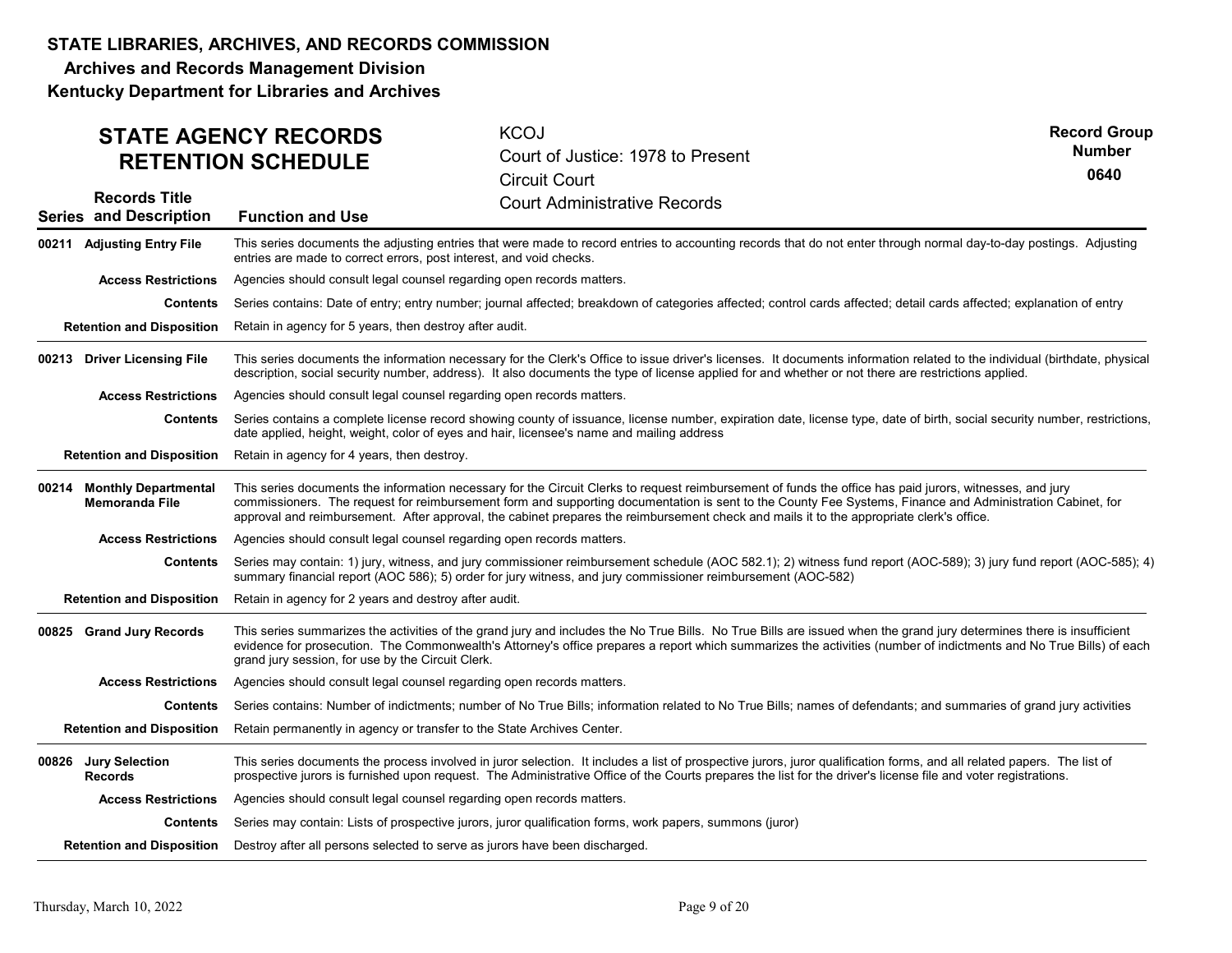Archives and Records Management Division

| <b>STATE AGENCY RECORDS</b><br><b>RETENTION SCHEDULE</b>                                     |                                                                                                                                                                                                                                                                                                                                                                                                                                                                  | <b>KCOJ</b><br>Court of Justice: 1978 to Present<br><b>District Court</b>                                                                                                                                                                                                                                                                                                                                                                                                                                                                                                                                                                                                                 | <b>Record Group</b><br><b>Number</b><br>0640 |  |  |  |
|----------------------------------------------------------------------------------------------|------------------------------------------------------------------------------------------------------------------------------------------------------------------------------------------------------------------------------------------------------------------------------------------------------------------------------------------------------------------------------------------------------------------------------------------------------------------|-------------------------------------------------------------------------------------------------------------------------------------------------------------------------------------------------------------------------------------------------------------------------------------------------------------------------------------------------------------------------------------------------------------------------------------------------------------------------------------------------------------------------------------------------------------------------------------------------------------------------------------------------------------------------------------------|----------------------------------------------|--|--|--|
| <b>Records Title</b><br><b>Series and Description</b>                                        | <b>Function and Use</b>                                                                                                                                                                                                                                                                                                                                                                                                                                          | <b>District Court Public Records</b>                                                                                                                                                                                                                                                                                                                                                                                                                                                                                                                                                                                                                                                      |                                              |  |  |  |
| 00182 Public Trial Calendar<br><b>Sheets Daily</b><br><b>Disposition Reports</b><br>included | This series records the Court proceedings, orders, and judgments of each case. The sheets become orders and judgments when signed by the judge. The calendar<br>sheets may be used (in court) in the event of theft, loss, or damage to related cases.                                                                                                                                                                                                           |                                                                                                                                                                                                                                                                                                                                                                                                                                                                                                                                                                                                                                                                                           |                                              |  |  |  |
| <b>Access Restrictions</b>                                                                   | Agencies should consult legal counsel regarding open records matters.                                                                                                                                                                                                                                                                                                                                                                                            |                                                                                                                                                                                                                                                                                                                                                                                                                                                                                                                                                                                                                                                                                           |                                              |  |  |  |
| <b>Contents</b>                                                                              | complaining witness, charge                                                                                                                                                                                                                                                                                                                                                                                                                                      | Series contains: Case style, case number, proceedings, Judge's orders for the day, county, court, judge, attorney, social security number, defendant's date of birth,                                                                                                                                                                                                                                                                                                                                                                                                                                                                                                                     |                                              |  |  |  |
| <b>Retention and Disposition</b>                                                             | the case file.                                                                                                                                                                                                                                                                                                                                                                                                                                                   | Retain permanently those sheets that contain (a) guilty dispositions for enhanceable charges as long as they remain enhanceable offenses, or (b) convictions<br>identified by KSP as sex offender registry convictions or convictions utilized as disqualifying offenses (for CCDW, lottery corportation, charitable gamin, etc) and<br>agreed upon by AOC. Destroy all others when related case file is eligible for destruction. Under KYCourts3 each sheet will be individually attached to a case file and<br>only that sheet needs to be retained per the above guidelines. Sheets that contain multiple cases need not be retained as long as the individual sheet is retained with |                                              |  |  |  |
| 00183 Public Index File                                                                      | This series documented information necessary for accessing the following types of case files: series 00185, 00185, 00187, 00189, 00190, 00191; and individual case<br>docket sheets, series 00184 and 01029. It served as an index to the following District Court records: Civil, Small Claims, Probate, Traffic, Misdemeanor, and Felony<br>Preliminary Hearing Cases. NOTE: These records are no longer created, but existing files must still be maintained. |                                                                                                                                                                                                                                                                                                                                                                                                                                                                                                                                                                                                                                                                                           |                                              |  |  |  |
| <b>Access Restrictions</b>                                                                   | Agencies should consult legal counsel regarding open records matters.                                                                                                                                                                                                                                                                                                                                                                                            |                                                                                                                                                                                                                                                                                                                                                                                                                                                                                                                                                                                                                                                                                           |                                              |  |  |  |
| <b>Contents</b>                                                                              |                                                                                                                                                                                                                                                                                                                                                                                                                                                                  | Series contains: Date filed, style of case, case number, court number, judge number, citation number, and offense                                                                                                                                                                                                                                                                                                                                                                                                                                                                                                                                                                         |                                              |  |  |  |
| <b>Retention and Disposition</b>                                                             | Pull traffic, misdemeanor, and felony index cards from file and destroy when case jackets are destroyed. Retain all others permanently. NOTE: A copy of the index<br>must be transferred to the State Archives Center upon request and verification of need                                                                                                                                                                                                      |                                                                                                                                                                                                                                                                                                                                                                                                                                                                                                                                                                                                                                                                                           |                                              |  |  |  |
| 00184 Individual Case Docket<br>Sheets                                                       |                                                                                                                                                                                                                                                                                                                                                                                                                                                                  | This series documents, in summary form, the proceedings in Civil Case Files (00186), and Small Claims Case Files (00185), appearing before the District Court.<br>Dockets are prepared pursuant to the Civil Rules for use by the court, bar, and individuals. This series also serves as a backup to the cases in the event of their loss,<br>damage, or theft. NOTE: These records are no longer created, but existing files must still be maintained.                                                                                                                                                                                                                                  |                                              |  |  |  |
| <b>Access Restrictions</b>                                                                   | Agencies should consult legal counsel regarding open records matters.                                                                                                                                                                                                                                                                                                                                                                                            |                                                                                                                                                                                                                                                                                                                                                                                                                                                                                                                                                                                                                                                                                           |                                              |  |  |  |
| Contents                                                                                     |                                                                                                                                                                                                                                                                                                                                                                                                                                                                  | Series contains: Case number, case style, court, judge's name, date, summary of each document entered in case file                                                                                                                                                                                                                                                                                                                                                                                                                                                                                                                                                                        |                                              |  |  |  |
|                                                                                              |                                                                                                                                                                                                                                                                                                                                                                                                                                                                  | Retention and Disposition Transfer to the State Archives Center for permanent retention when no longer needed administratively.                                                                                                                                                                                                                                                                                                                                                                                                                                                                                                                                                           |                                              |  |  |  |
| 00185 Small Claims Case<br><b>Files</b>                                                      | interest and cost). An attorney may appear but is not required.                                                                                                                                                                                                                                                                                                                                                                                                  | This series documents the legal process, orders, and judgments rendered in small claims cases. The file contains the original of all proceedings, motions, and actions.<br>Small claims cases are heard by the small claims division of district court. The plaintiff and defendant handle their affairs (amount not to exceed \$1500.00, exclusive of                                                                                                                                                                                                                                                                                                                                    |                                              |  |  |  |
| <b>Access Restrictions</b>                                                                   | Agencies should consult legal counsel regarding open records matters.                                                                                                                                                                                                                                                                                                                                                                                            |                                                                                                                                                                                                                                                                                                                                                                                                                                                                                                                                                                                                                                                                                           |                                              |  |  |  |
|                                                                                              |                                                                                                                                                                                                                                                                                                                                                                                                                                                                  | Contents Series contains: Case style, complaint, answer, summons and other process returns, cross claim or counter claim, orders, judgment, motions, case number                                                                                                                                                                                                                                                                                                                                                                                                                                                                                                                          |                                              |  |  |  |
|                                                                                              |                                                                                                                                                                                                                                                                                                                                                                                                                                                                  | Retention and Disposition Retain 30 years from entry of Judgment or expiration of appeal period, whichever is longer.                                                                                                                                                                                                                                                                                                                                                                                                                                                                                                                                                                     |                                              |  |  |  |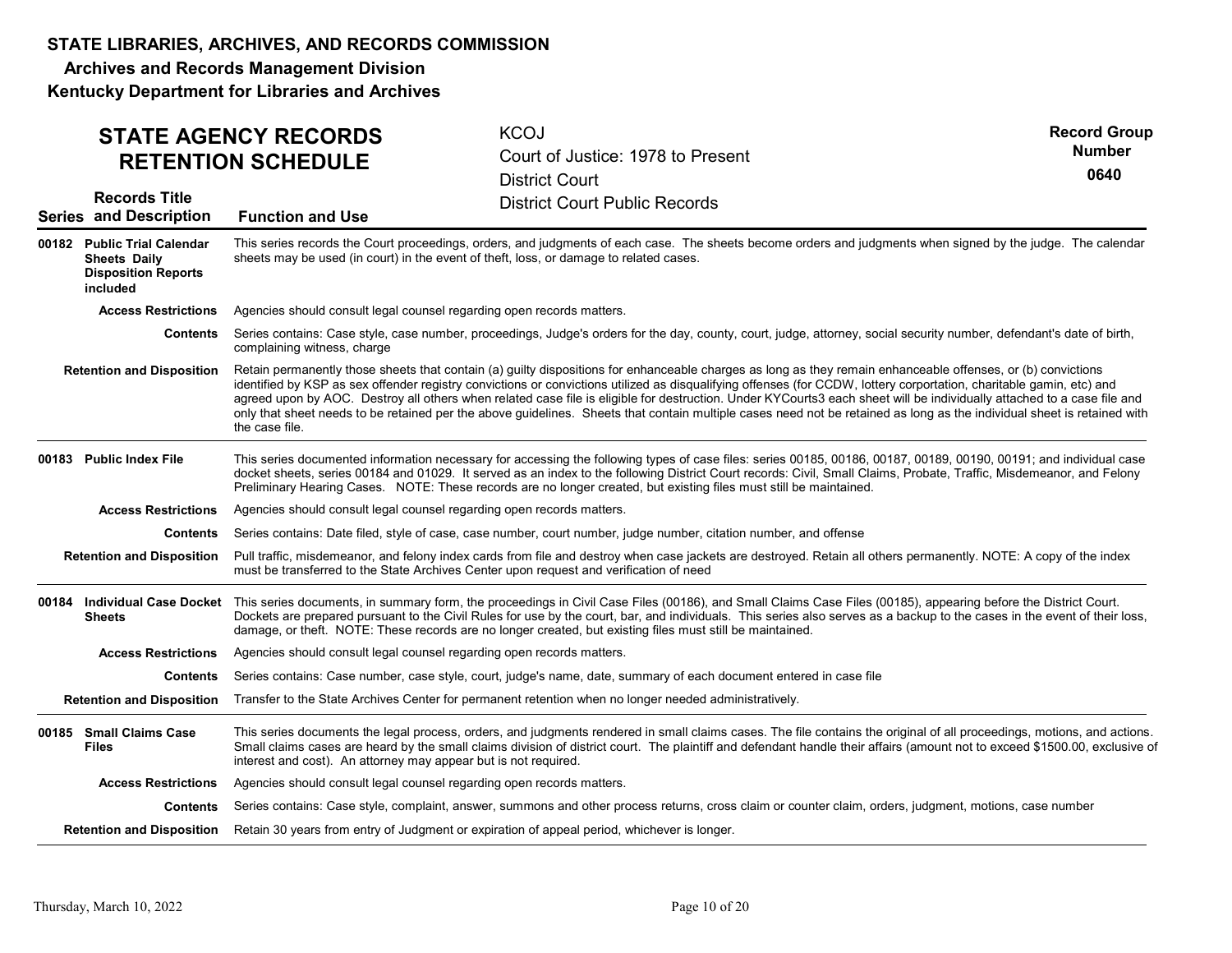Archives and Records Management Division

| <b>STATE AGENCY RECORDS</b><br><b>RETENTION SCHEDULE</b> |                                                                                                                                                                                                                                                                                                                                                                                                                                                                                                                                                                                                                                                                                                                                                                                                                                                                                                                                                    | <b>KCOJ</b><br>Court of Justice: 1978 to Present<br><b>District Court</b>                                                                                              | <b>Record Group</b><br><b>Number</b><br>0640 |  |  |
|----------------------------------------------------------|----------------------------------------------------------------------------------------------------------------------------------------------------------------------------------------------------------------------------------------------------------------------------------------------------------------------------------------------------------------------------------------------------------------------------------------------------------------------------------------------------------------------------------------------------------------------------------------------------------------------------------------------------------------------------------------------------------------------------------------------------------------------------------------------------------------------------------------------------------------------------------------------------------------------------------------------------|------------------------------------------------------------------------------------------------------------------------------------------------------------------------|----------------------------------------------|--|--|
| <b>Records Title</b><br><b>Series and Description</b>    | <b>Function and Use</b>                                                                                                                                                                                                                                                                                                                                                                                                                                                                                                                                                                                                                                                                                                                                                                                                                                                                                                                            | <b>District Court Public Records</b>                                                                                                                                   |                                              |  |  |
| 00186 Civil Case Files                                   | This series documents the legal process, orders, and judgments rendered in Civil Cases. The file contains the originals of all proceedings, motions and actions. A civil<br>case is any case dealing with an adversary proceeding for declaration, enforcement, or protection of a right, or redress or prevention of a wrong, including Forcible<br>Entry and Detainer cases, which were previously scheduled under series 00224.                                                                                                                                                                                                                                                                                                                                                                                                                                                                                                                 |                                                                                                                                                                        |                                              |  |  |
| <b>Access Restrictions</b>                               | Agencies should consult legal counsel regarding open records matters.                                                                                                                                                                                                                                                                                                                                                                                                                                                                                                                                                                                                                                                                                                                                                                                                                                                                              |                                                                                                                                                                        |                                              |  |  |
| Contents                                                 | counterclaims, item number                                                                                                                                                                                                                                                                                                                                                                                                                                                                                                                                                                                                                                                                                                                                                                                                                                                                                                                         | Series contains: Style of case, case number, complaint, summons and other process returns, answers, orders, judgments, motions, depositions, crossclaims,              |                                              |  |  |
| <b>Retention and Disposition</b>                         |                                                                                                                                                                                                                                                                                                                                                                                                                                                                                                                                                                                                                                                                                                                                                                                                                                                                                                                                                    | Retain 30 years from entry of Judgment or expiration of appeal period, whichever is longer.                                                                            |                                              |  |  |
| 00187 Probate Case Files                                 | This series documents the legal process, orders, and judgments in probate cases. The file contains the originals of all proceedings, motions and actions. Probate<br>cases relate to the settlements of estates of deceased persons. Probate cases are heard by the probate division of District Court. District Courts have exclusive<br>jurisdiction over uncontested probate matters. Probate cases also relate to name changes and guardians for minors.                                                                                                                                                                                                                                                                                                                                                                                                                                                                                       |                                                                                                                                                                        |                                              |  |  |
| <b>Access Restrictions</b>                               | Agencies should consult legal counsel regarding open records matters.                                                                                                                                                                                                                                                                                                                                                                                                                                                                                                                                                                                                                                                                                                                                                                                                                                                                              |                                                                                                                                                                        |                                              |  |  |
| Contents                                                 | changes and quardians for minors.                                                                                                                                                                                                                                                                                                                                                                                                                                                                                                                                                                                                                                                                                                                                                                                                                                                                                                                  | Series contains: Petitions, certified copy of will or video recording, orders, inventory, bonds, settlements, vouchers (canceled checks), fiduciary appointments, name |                                              |  |  |
| <b>Retention and Disposition</b>                         | Retain in agency for 15 years. Transfer to the State Records Center permanent retention. NOTE: If no exceptions taken within thirty days after settlement, return<br>vouchers to fiduciary. If exceptions taken, retain until settlement and return to fiduciary.                                                                                                                                                                                                                                                                                                                                                                                                                                                                                                                                                                                                                                                                                  |                                                                                                                                                                        |                                              |  |  |
| 00188 Prepayable Citation<br>File                        | This series documents the prepayment of fines for traffic violations, where a court appearance is not required. It provides financial information for accounting purposes<br>for the Clerk's Office.                                                                                                                                                                                                                                                                                                                                                                                                                                                                                                                                                                                                                                                                                                                                               |                                                                                                                                                                        |                                              |  |  |
| <b>Access Restrictions</b>                               | Agencies should consult legal counsel regarding open records matters.                                                                                                                                                                                                                                                                                                                                                                                                                                                                                                                                                                                                                                                                                                                                                                                                                                                                              |                                                                                                                                                                        |                                              |  |  |
| <b>Contents</b>                                          |                                                                                                                                                                                                                                                                                                                                                                                                                                                                                                                                                                                                                                                                                                                                                                                                                                                                                                                                                    | Series contains; Original citation, which contains information on violator, charge, court date (if not prepaid), disposition, and date of disposition                  |                                              |  |  |
| <b>Retention and Disposition</b>                         | Retain in agency for 2 years, then destroy after audit.                                                                                                                                                                                                                                                                                                                                                                                                                                                                                                                                                                                                                                                                                                                                                                                                                                                                                            |                                                                                                                                                                        |                                              |  |  |
| 00189 Traffic Case File                                  | This series documents, in summary form, the proceedings in traffic cases appearing before the district court. It documents the legal process, orders, and judgment<br>rendered in cases related to traffic violations.                                                                                                                                                                                                                                                                                                                                                                                                                                                                                                                                                                                                                                                                                                                             |                                                                                                                                                                        |                                              |  |  |
| <b>Access Restrictions</b>                               | Agencies should consult legal counsel regarding open records matters.                                                                                                                                                                                                                                                                                                                                                                                                                                                                                                                                                                                                                                                                                                                                                                                                                                                                              |                                                                                                                                                                        |                                              |  |  |
| Contents                                                 |                                                                                                                                                                                                                                                                                                                                                                                                                                                                                                                                                                                                                                                                                                                                                                                                                                                                                                                                                    | Series may contain: Case number, court, Judge, defendant, original citation or complaint, copies of cash receipts, orders, judgment, bond information, process         |                                              |  |  |
| <b>Retention and Disposition</b>                         | Retain permanently those sheets that contain (a) guilty dispositions for enhanceable charges, or (b) convictions identified by KSP as sex offender registry convictions<br>or convictions utilized as disqualifying offenses (for CCDW, lottery corportation, charitable gaming, etc) and agreed upon by AOC. Retain for 25 years if the offense is<br>enhanceable within a time period. Destroy all others after the following criteria have been met: (a) the record has a final disposition, (b) record is 5 years old, (c) record<br>has been audited, (d) all court costs, fees, restitution and fines, which are due and owing, have been paid, (e) no out standing bonds, (f) there are no outstanding<br>bench warrants, (g) charges with guilty dispositions that are no longer enhanceable and (h) any restraining order resulting from a stalking conviction has expired.<br>Destroy all expunged records that meet the above criteria. |                                                                                                                                                                        |                                              |  |  |
| Thursday, March 10, 2022                                 |                                                                                                                                                                                                                                                                                                                                                                                                                                                                                                                                                                                                                                                                                                                                                                                                                                                                                                                                                    | Page 11 of 20                                                                                                                                                          |                                              |  |  |
|                                                          |                                                                                                                                                                                                                                                                                                                                                                                                                                                                                                                                                                                                                                                                                                                                                                                                                                                                                                                                                    |                                                                                                                                                                        |                                              |  |  |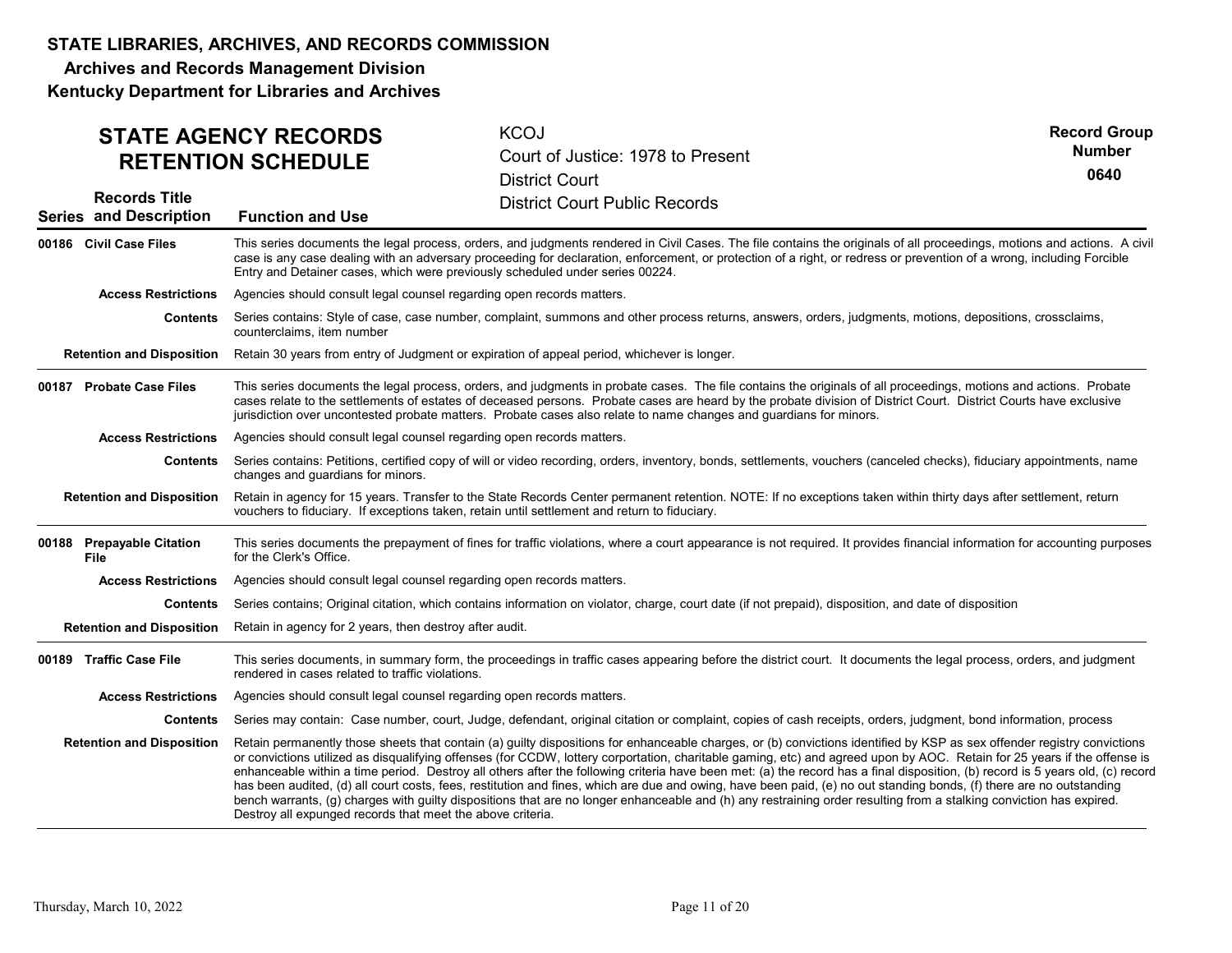Archives and Records Management Division

| <b>STATE AGENCY RECORDS</b><br><b>RETENTION SCHEDULE</b> |                                                                                                                                                                                                                                                                                                                                                                                                                                                                                                                                                                                                                                                                                                                                                                                                                                                                                                                                                    | <b>KCOJ</b><br>Court of Justice: 1978 to Present<br><b>District Court</b>                                                                                                                                                                                                | <b>Record Group</b><br><b>Number</b><br>0640 |  |  |  |
|----------------------------------------------------------|----------------------------------------------------------------------------------------------------------------------------------------------------------------------------------------------------------------------------------------------------------------------------------------------------------------------------------------------------------------------------------------------------------------------------------------------------------------------------------------------------------------------------------------------------------------------------------------------------------------------------------------------------------------------------------------------------------------------------------------------------------------------------------------------------------------------------------------------------------------------------------------------------------------------------------------------------|--------------------------------------------------------------------------------------------------------------------------------------------------------------------------------------------------------------------------------------------------------------------------|----------------------------------------------|--|--|--|
| <b>Records Title</b><br><b>Series and Description</b>    | <b>Function and Use</b>                                                                                                                                                                                                                                                                                                                                                                                                                                                                                                                                                                                                                                                                                                                                                                                                                                                                                                                            | <b>District Court Public Records</b>                                                                                                                                                                                                                                     |                                              |  |  |  |
| 00190 Misdemeanor Case<br><b>Files</b>                   | This series documents, in summary form, the proceedings in misdemeanor cases appearing before the district court. The file contains the originals of all proceedings,<br>motions, and actions. Misdemeanor cases are offenses lower than felonies and generally punishable by fine or imprisonment, other than in a penitentiary. There is a<br>one-year statute of limitations on misdemeanors, as provided for in KRS 500.050.                                                                                                                                                                                                                                                                                                                                                                                                                                                                                                                   |                                                                                                                                                                                                                                                                          |                                              |  |  |  |
| <b>Access Restrictions</b>                               | Agencies should consult legal counsel regarding open records matters.                                                                                                                                                                                                                                                                                                                                                                                                                                                                                                                                                                                                                                                                                                                                                                                                                                                                              |                                                                                                                                                                                                                                                                          |                                              |  |  |  |
| <b>Contents</b>                                          | Series may contain: Case number, court, Judge, defendant, style of case, proceedings, arresting instrument (citation, warrant or summons), orders, bond information,<br>process, defendant's social security number, defendant's date of birth, complaining witness, charge                                                                                                                                                                                                                                                                                                                                                                                                                                                                                                                                                                                                                                                                        |                                                                                                                                                                                                                                                                          |                                              |  |  |  |
| <b>Retention and Disposition</b>                         | Retain permanently those sheets that contain (a) guilty dispositions for enhanceable charges, or (b) convictions identified by KSP as sex offender registry convictions<br>or convictions utilized as disqualifying offenses (for CCDW, lottery corportation, charitable gaming, etc) and agreed upon by AOC. Retain for 25 years if the offense is<br>enhanceable within a time period. Destroy all others after the following criteria have been met: (a) the record has a final disposition, (b) record is 5 years old, (c) record<br>has been audited, (d) all court costs, fees, restitution and fines, which are due and owing, have been paid, (e) no outstanding bonds, (f) there are no outstanding bench<br>warrants, (g) charges with guilty dispositions that are no longer enhanceable and (h) any restraining order resulting from a stalking conviction has expired. Destroy all<br>expunged records that meet the above criteria.  |                                                                                                                                                                                                                                                                          |                                              |  |  |  |
| 00191 Felony Preliminary<br><b>Hearing Files</b>         | This series documents, in summary form, the proceedings in Felony Preliminary cases appearing before the district courts. It records the legal process, orders,<br>judgments rendered in felony cases. The file contains the originals of proceedings, motions, and actions. Felony cases are generally reduced to misdemeanors or<br>transferred to the circuit court for further action.                                                                                                                                                                                                                                                                                                                                                                                                                                                                                                                                                         |                                                                                                                                                                                                                                                                          |                                              |  |  |  |
| <b>Access Restrictions</b>                               | Agencies should consult legal counsel regarding open records matters.                                                                                                                                                                                                                                                                                                                                                                                                                                                                                                                                                                                                                                                                                                                                                                                                                                                                              |                                                                                                                                                                                                                                                                          |                                              |  |  |  |
| Contents                                                 | Series contains: Style of case, case number, arresting instrument, court proceedings, motions, actions, dispositions, and docket entries on front of case jacket, bond<br>information, copies of cash receipts, original citation or complaint                                                                                                                                                                                                                                                                                                                                                                                                                                                                                                                                                                                                                                                                                                     |                                                                                                                                                                                                                                                                          |                                              |  |  |  |
| <b>Retention and Disposition</b>                         | Retain permanently those sheets that contain (a) guilty dispositions for enhanceable charges, or (b) convictions identified by KSP as sex offender registry convictions<br>or convictions utilized as disqualifying offenses (for CCDW, lottery corportation, charitable gaming, etc) and agreed upon by AOC. Retain for 25 years if the offense is<br>enhanceable within a time period. Destroy all others after the following criteria have been met: (a) the record has a final disposition, (b) record is 5 years old, (c) record<br>has been audited, (d) all court costs, fees, restitution and fines, which are due and owing, have been paid, (e) no out standing bonds, (f) there are no outstanding<br>bench warrants, (g) charges with guilty dispositions that are no longer enhanceable and (h) any restraining order resulting from a stalking conviction has expired.<br>Destroy all expunged records that meet the above criteria. |                                                                                                                                                                                                                                                                          |                                              |  |  |  |
| 00192 Public Trial Recording<br>and Log Sheets File      |                                                                                                                                                                                                                                                                                                                                                                                                                                                                                                                                                                                                                                                                                                                                                                                                                                                                                                                                                    | This series records court proceedings in each case during a court appearance. The log sheets are used as locators. The log sheets identify the attorney or testimony<br>of a witness, by the use of the numeric/digital setting on the recording device.                 |                                              |  |  |  |
| <b>Access Restrictions</b>                               | Agencies should consult legal counsel regarding open records matters.                                                                                                                                                                                                                                                                                                                                                                                                                                                                                                                                                                                                                                                                                                                                                                                                                                                                              |                                                                                                                                                                                                                                                                          |                                              |  |  |  |
| Contents                                                 |                                                                                                                                                                                                                                                                                                                                                                                                                                                                                                                                                                                                                                                                                                                                                                                                                                                                                                                                                    | Series contains the original recordings of each case, either on casette or digital file, and their accompanying log sheets                                                                                                                                               |                                              |  |  |  |
| <b>Retention and Disposition</b>                         |                                                                                                                                                                                                                                                                                                                                                                                                                                                                                                                                                                                                                                                                                                                                                                                                                                                                                                                                                    | Destroy recording and log five years after final disposition of case and expiration of appeal period. Recording of cases only held for enhancability can be destroyed if<br>they meet the criteria of 5 years after final disposition and the appeal period has expired. |                                              |  |  |  |
|                                                          |                                                                                                                                                                                                                                                                                                                                                                                                                                                                                                                                                                                                                                                                                                                                                                                                                                                                                                                                                    |                                                                                                                                                                                                                                                                          |                                              |  |  |  |
| Thursday, March 10, 2022                                 |                                                                                                                                                                                                                                                                                                                                                                                                                                                                                                                                                                                                                                                                                                                                                                                                                                                                                                                                                    | Page 12 of 20                                                                                                                                                                                                                                                            |                                              |  |  |  |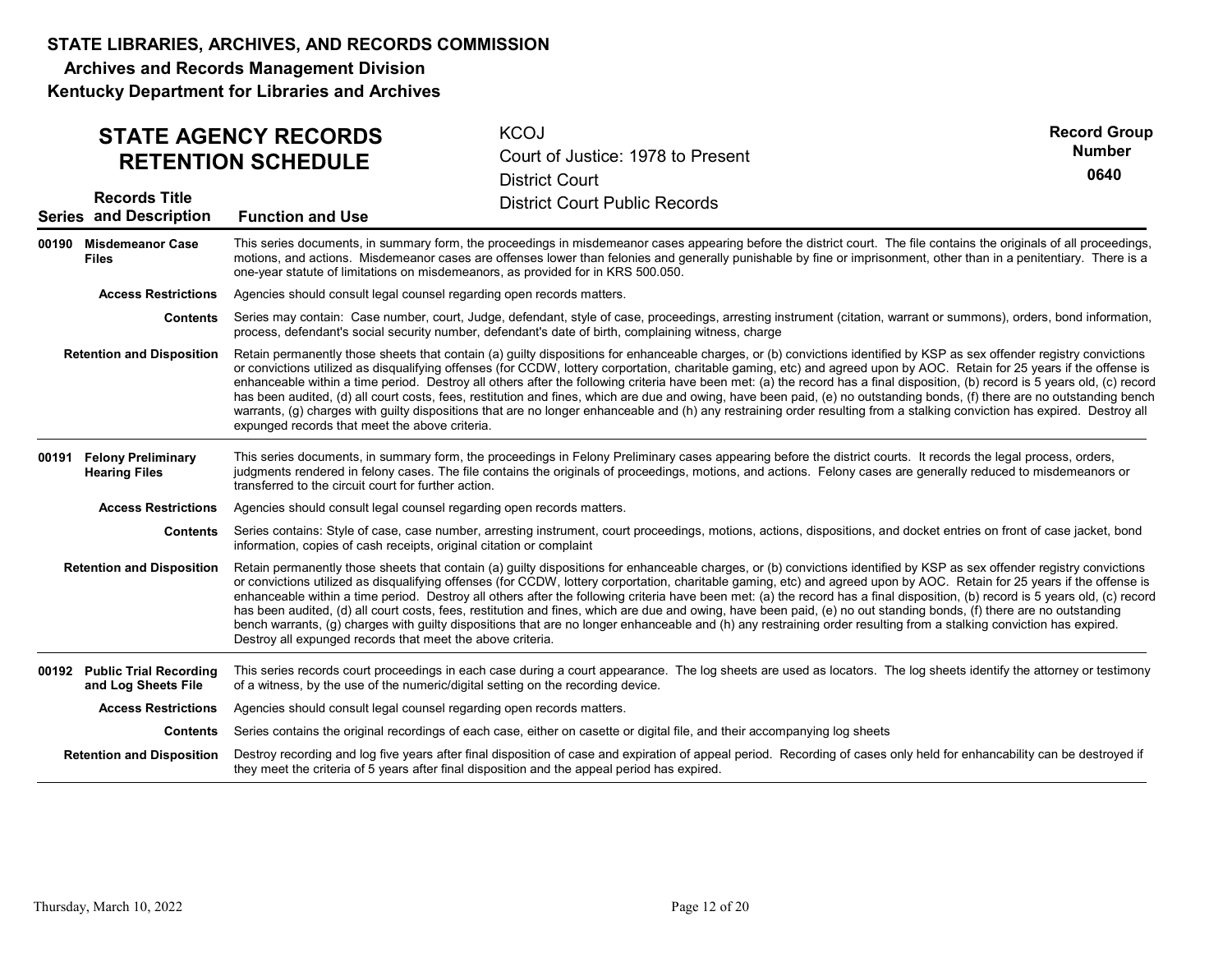Archives and Records Management Division

Kentucky Department for Libraries and Archives

### KCOJ Court of Justice: 1978 to Present District Court District Court Public Records Series and Description Function and Use Records Title STATE AGENCY RECORDS RETENTION SCHEDULE Record Group 0640 Number 00193 Exhibits **Exhibits** This series documents the physical evidence used to support trial testimony which becomes a part of the case file. Exhibits that do not fit in the case files are stored in various locations, such as vaults, storage cabinets, or closets, depending on space available in the Clerk's Office. **Contents** Series contains any item produced/exhibited during a trial/hearing as proof of facts and made part of a case **Retention and Disposition** Disposition is determined by order of the trial judge. Access Restrictions Agencies should consult legal counsel regarding open records matters. Citation Transmittal This series lists citations transferred from law enforcement offices/agencies to the Circuit Court Clerk's office such as 202A citations where no case is opened and recalled warrants with the order stating the date span of warrants that have been recalled. This series may be used as a tracking device for audit purposes. **Contents** Series contains: Date, citation number, officer's signature, may or may not include offender's name. **Retention and Disposition** Retain in agency for 5 years and destroy after audit. File 00194 Citation Transmittal Access Restrictions Agencies should consult legal counsel regarding open records matters. This series documents information related to traffic violators who failed to pay or appear on traffic citations, and who have had their licenses suspended. The file also provides the Clerk with documentation needed to verify when an individual will be eligible to have his/her license re-issued. **Contents** Series contains: Original citation, notice to suspend license **Retention and Disposition** Retain in agency for 5 years, then destroy after audit. 00810 Failed to Appear Files Access Restrictions Agencies should consult legal counsel regarding open records matters. This series documents the complaint of one person against another, alleging a crime was committed. Misdemeanors have a one-year statute of limitations (KRS 500.050), from the time the alleged act was committed until the complaint was signed by the complainant. There is no statute of limitations for felony cases, but usually the warrant has been served within the first year. If not, the County Attorney may request the warrant to be retained. Contents Series contains: Unserved criminal complaints, warrants, and summons, to which case numbers have not been assigned. Retention and Disposition Destroy one year after date of issuance and notification to County Attorney. 00811 Criminal Complaint This series documen File Access Restrictions Agencies should consult legal counsel regarding open records matters. This series documents that search warrants were executed but insufficient evidence was found to initiate a case. A search warrant is an order in writing to search the property of a person or persons to locate specified items. **Contents** Series contains executed search warrants Retention and Disposition Destroy 5 years after date of issuance and notification to County Attorney. 00812 Search Warrant File Access Restrictions Agencies should consult legal counsel regarding open records matters. Access Restrictions Agencies should consult logal coursel regarding open records matters.<br>
The constraints constraints consider the constraints consider a degree and the constraints consider a degree and the consideration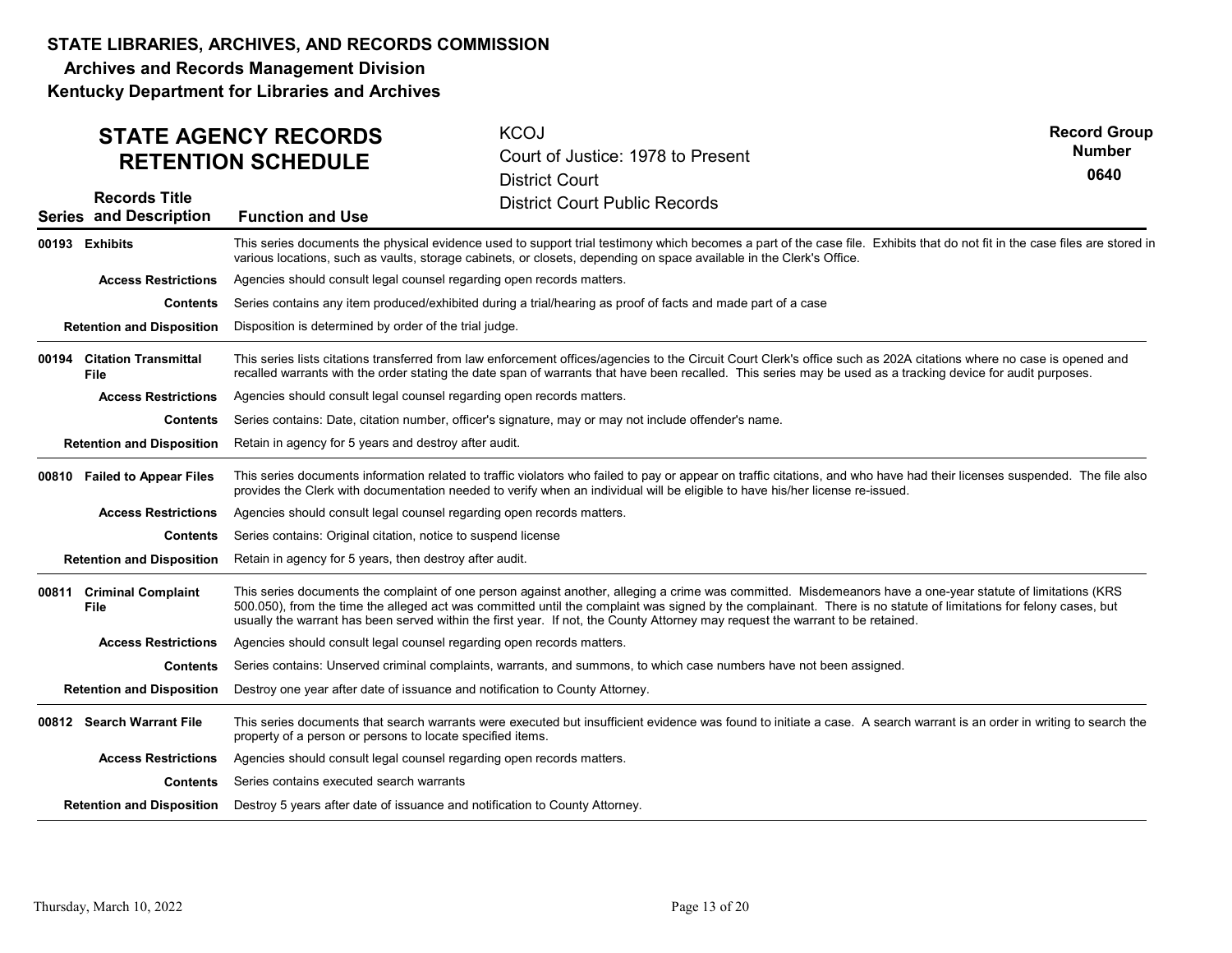Archives and Records Management Division

|                                                                         | <b>STATE AGENCY RECORDS</b><br><b>RETENTION SCHEDULE</b>                                                                                                                                                                                                                                                                                                                                                                                                                                                                                   | <b>KCOJ</b><br>Court of Justice: 1978 to Present<br><b>District Court</b>                                                                                                                                                                                                   | <b>Record Group</b><br><b>Number</b><br>0640 |
|-------------------------------------------------------------------------|--------------------------------------------------------------------------------------------------------------------------------------------------------------------------------------------------------------------------------------------------------------------------------------------------------------------------------------------------------------------------------------------------------------------------------------------------------------------------------------------------------------------------------------------|-----------------------------------------------------------------------------------------------------------------------------------------------------------------------------------------------------------------------------------------------------------------------------|----------------------------------------------|
| <b>Records Title</b><br><b>Series and Description</b>                   | <b>Function and Use</b>                                                                                                                                                                                                                                                                                                                                                                                                                                                                                                                    | <b>District Court Public Records</b>                                                                                                                                                                                                                                        |                                              |
| 01029 Individual Case Docket<br><b>Sheets - Probate</b>                 | This series documented in summary form the proceedings in Probate Case Files (00187) appearing before the District Court. Dockets are prepared pursuant to the<br>Civil Rules for use by the court, bar, and individuals. This series also serves as a backup to case files in the event of their loss, damage, or theft. NOTE: These<br>records are no longer created, but existing files must still be maintained.                                                                                                                       |                                                                                                                                                                                                                                                                             |                                              |
| <b>Access Restrictions</b>                                              | Agencies should consult legal counsel regarding open records matters.                                                                                                                                                                                                                                                                                                                                                                                                                                                                      |                                                                                                                                                                                                                                                                             |                                              |
| <b>Contents</b>                                                         | Series contains: Style of case, case number, judge's name, court name, attorneys, date and item number and summary of each document in case file, fiduciary name                                                                                                                                                                                                                                                                                                                                                                           |                                                                                                                                                                                                                                                                             |                                              |
| <b>Retention and Disposition</b>                                        |                                                                                                                                                                                                                                                                                                                                                                                                                                                                                                                                            | Transfer to the State Archives Center when no longer needed administratively. State Archives Center retains Permanently.                                                                                                                                                    |                                              |
| 05473 Felony Hearing Grand<br><b>Jury Files</b>                         | This series documents, in summary form, the proceedings in Felony Preliminary cases appearing before the district courts. It records the legal process, orders,<br>judgments rendered in felony cases. The file contains the originals of proceedings, motions, and actions. Felony cases are generally reduced to misdemeanors or<br>transferred to the circuit court for further action.                                                                                                                                                 |                                                                                                                                                                                                                                                                             |                                              |
| <b>Access Restrictions</b>                                              | Agencies should consult legal counsel regarding open records matters.                                                                                                                                                                                                                                                                                                                                                                                                                                                                      |                                                                                                                                                                                                                                                                             |                                              |
| <b>Contents</b>                                                         | Series contains: Style of case, case number, arresting instrument, court proceedings, motions, actions, dispositions, and docket entries on front of case jacket, bond<br>information, copies of cash receipts, original citation or complaint                                                                                                                                                                                                                                                                                             |                                                                                                                                                                                                                                                                             |                                              |
| <b>Retention and Disposition</b>                                        | Files are to be reviewed by the Commonwealth Attorney annually. After 5 years, if Grand Jury action has not been taken, the cases are referred back to District Court<br>for dismissal due to lack of prosecution. After dismissal, the records are destroyed.                                                                                                                                                                                                                                                                             |                                                                                                                                                                                                                                                                             |                                              |
| 06975 Uniform Reciprocal<br><b>Enforcement of</b><br><b>Support Act</b> | URESA Cases are filed in District Court in Counties where no Family Court exists. These cases are filed from other states to create a case file and enforce a child<br>support order against a citizen of Kentucky from a citizen of another State.                                                                                                                                                                                                                                                                                        |                                                                                                                                                                                                                                                                             |                                              |
| <b>Access Restrictions</b>                                              |                                                                                                                                                                                                                                                                                                                                                                                                                                                                                                                                            |                                                                                                                                                                                                                                                                             |                                              |
| <b>Contents</b>                                                         |                                                                                                                                                                                                                                                                                                                                                                                                                                                                                                                                            | Series contains: Petitions, orders, legal process instruments, motions, contempt rules, answers, judgments, dispositions                                                                                                                                                    |                                              |
| <b>Retention and Disposition</b>                                        | Retain permanently at the State Record Center.                                                                                                                                                                                                                                                                                                                                                                                                                                                                                             |                                                                                                                                                                                                                                                                             |                                              |
| 06977 Traffic, Misdemeanor<br>and Felony Cases Prior                    | This series documents, in summary form, the proceedings in Traffic, misdemeanor and felony cases appearing before the district court prior to the implementation of<br>the electronic case management system of the Courts. The file contains the originals of all proceedings, motions, and actions. Misdemeanor cases are offenses lower<br>than felonies and generally punishable by fine or imprisonment, other than in a penitentiary. There is a one-year statute of limitations on misdemeanors, as provided<br>for in KRS 500.050. |                                                                                                                                                                                                                                                                             |                                              |
| to Electronic Records<br><b>Case Management</b><br>System               |                                                                                                                                                                                                                                                                                                                                                                                                                                                                                                                                            |                                                                                                                                                                                                                                                                             |                                              |
| <b>Access Restrictions</b>                                              |                                                                                                                                                                                                                                                                                                                                                                                                                                                                                                                                            |                                                                                                                                                                                                                                                                             |                                              |
| <b>Contents</b>                                                         |                                                                                                                                                                                                                                                                                                                                                                                                                                                                                                                                            | Series may contain: Case number, court, Judge, defendant, style of case, proceedings, arresting instrument (citation, warrant or summons), orders, bond information,<br>process, defendant's social security number, defendant's date of birth, complaining witness, charge |                                              |
| <b>Retention and Disposition</b>                                        | Destroy                                                                                                                                                                                                                                                                                                                                                                                                                                                                                                                                    |                                                                                                                                                                                                                                                                             |                                              |
|                                                                         |                                                                                                                                                                                                                                                                                                                                                                                                                                                                                                                                            |                                                                                                                                                                                                                                                                             |                                              |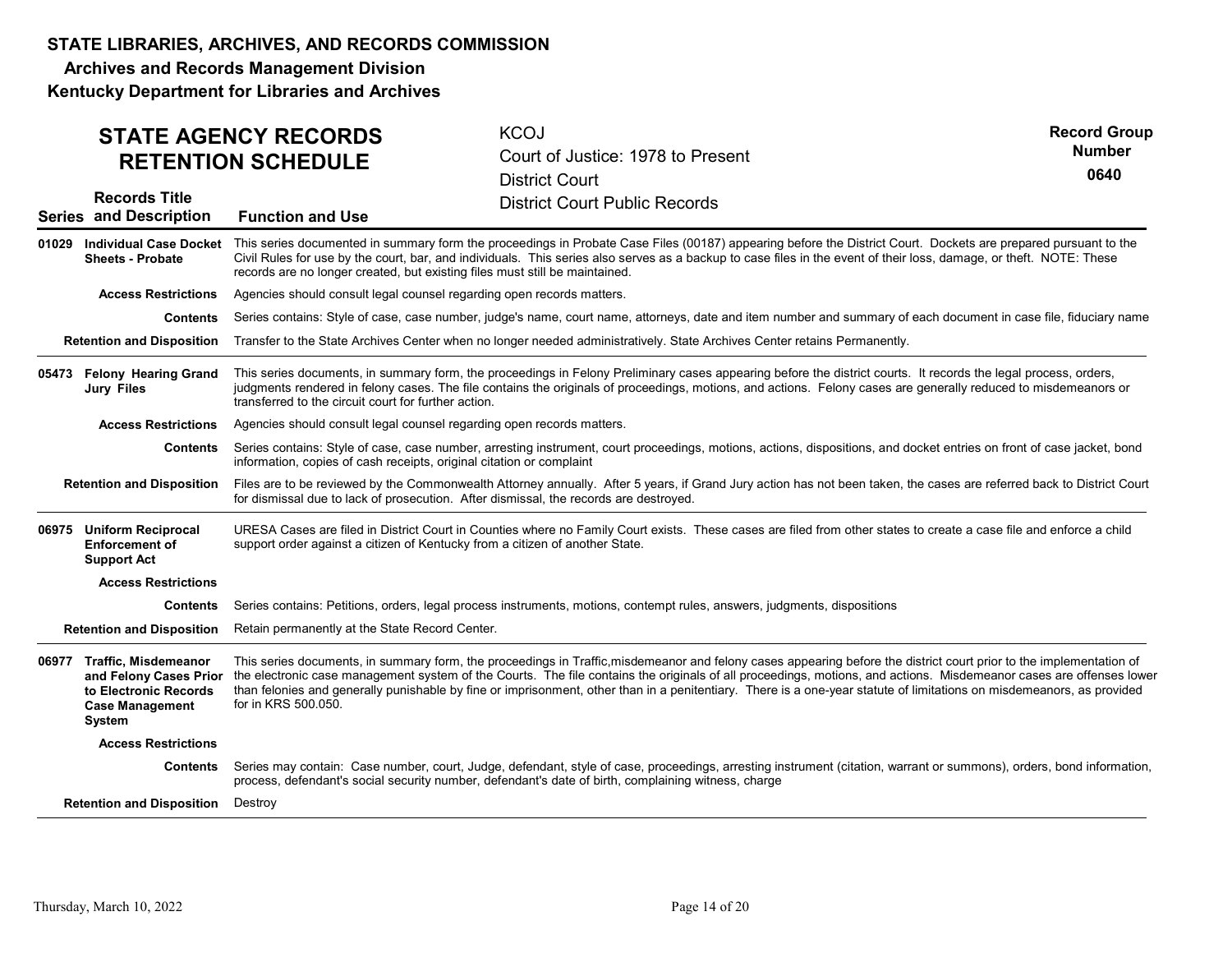Archives and Records Management Division Kentucky Department for Libraries and Archives

KCOJ Court of Justice: 1978 to Present District Court **Function and Use Interpersonal Violence Records** Records Title Series and Description STATE AGENCY RECORDS RETENTION SCHEDULE Record Group 0640 Number This series documents the court proceedings, orders and judgments of each case. The sheets become orders and judgments when signed by the Judge. This series can be used to support the case file, if necessary. Contents Series contains: Case style, case number, proceedings, court, county, Judge, attorney, Judge's orders for the day **Retention and Disposition** Destroy ten years after all activity has ceased. 00819 Hearing Calendar This series documen Sheet File Access Restrictions KRS 403.770 (1) petitioner/minor child address. Agencies should consult legal counsel regarding open records matters. This series documented information necessary for accessing Interpersonal Violence Case Files (00822) and Interpersonal Violence Case Docket Sheets (00821). NOTE: These records are no longer created, but existing files must still be maintained. **Contents** Series contains: Date case was filed, case style, case number, Judge's number, court **Retention and Disposition** Destroy when the related case file is destroyed. 00820 Index Card File Access Restrictions KRS 403.770 (1) Petitioner/minor child address. Agencies should consult legal counsel regarding open records matters. 00821 Individual Case Docket This series documented, in summary form, the proceedings in Interpersonal Violence Cases (00822) appearing before the District Court. Dockets were prepared by the Clerk, pursuant to Civil Rules. It serves as a backup to the case files in the event of their loss, damage, or theft. NOTE: These records are no longer created, but existing files must still be maintained. Contents Series contains: Case style, case number, attorneys, date of case proceedings and documents **Retention and Disposition** Destroy when the related case files are destroyed. Sheet Access Restrictions KRS 403.770 (1) Petitioner/minor children address. Agencies should consult legal counsel regarding open records matters. 00822 Case Files **This series documents the legal process**, orders and judgments rendered in Interpersonal Violence Cases. It contains the original of all proceedings, motions, and interpersonal Violence Cases. It contains actions created during the hearings. Interpersonal Violence proceedings include any physical injury, assault, or fear thereof between family members. Judgments are good for three years and renewable, with future petitions being retained in the same file. It also includes foreign protection orders, which are rendered outside of the state. After ten years of inactivity, it is assumed that there would be no new filings entered in the case. If additional activity occurs, a new case would be established. **Contents** Series contains: Petitions, proceedings, motions, actions, orders, judgments **Retention and Disposition** Destroy ten years after all activity has ceased. Access Restrictions KRS 403.770 (1) Petitioner/Minor child address. Agencies should consult legal counsel regarding open records matters. This series records court proceedings in each case when respondent has court appearance. The log sheets identify, by use of the numeric/digital setting on the recording device, the attorney or testimony of a witness. **Contents** Series contains electronic recording on cassette/digital file and associated log sheets **Retention and Disposition** Destroy log and tape/digital recording 5 years from day of last recording, if no appeal in process. 00823 Hearing Recordings This series records c and Log Sheet File Access Restrictions KRS 403.770 (1) Petitioner/minor child address. Agencies should consult legal counsel regarding open records matters. Access Restrictions (938) that material contents and the material contents and contents and contents of the material contents of the material contents of the contents of the contents of the contents of the contents of the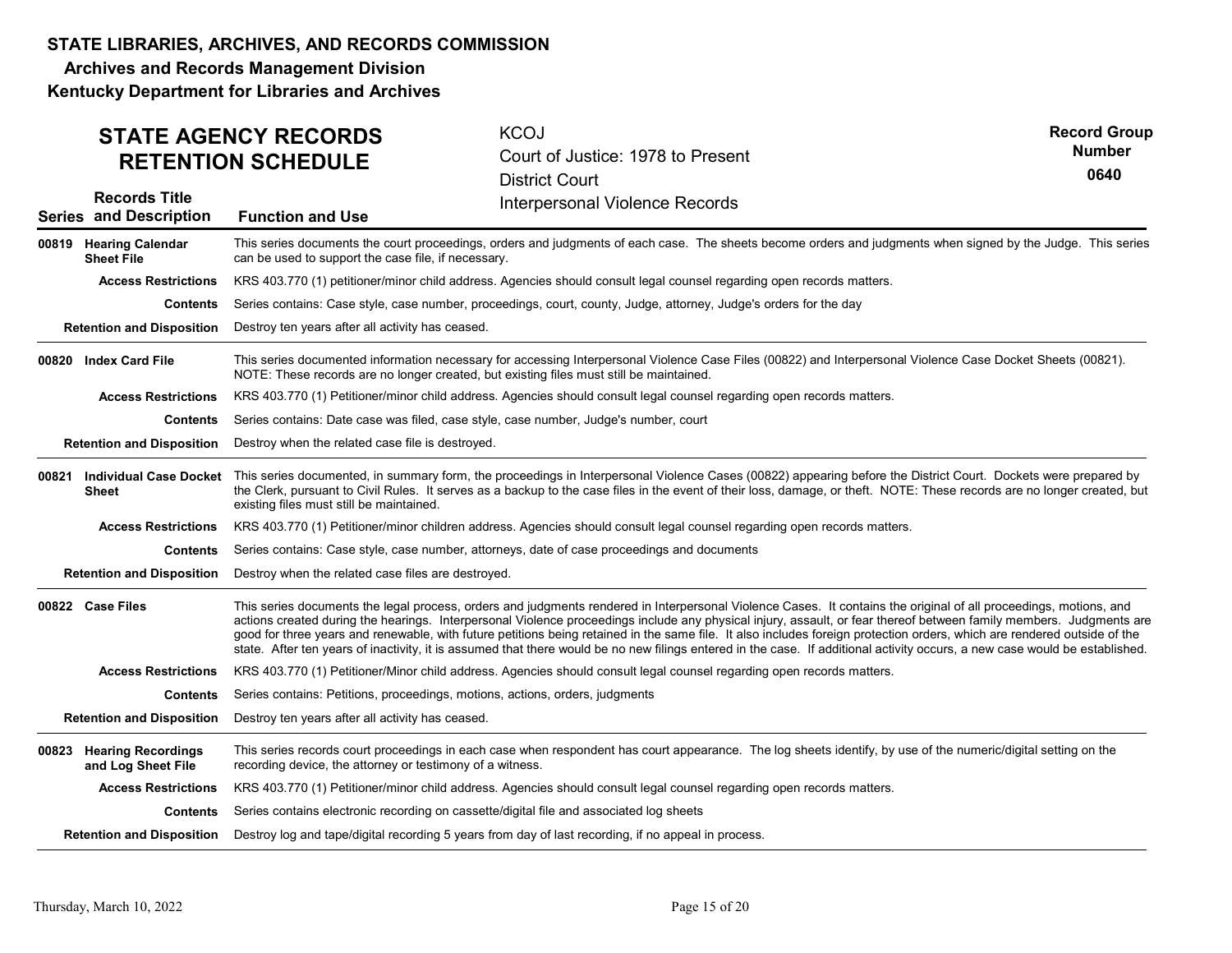Archives and Records Management Division

|                 |                                                       | <b>STATE AGENCY RECORDS</b><br><b>RETENTION SCHEDULE</b>                    | <b>KCOJ</b><br>Court of Justice: 1978 to Present<br><b>District Court</b>                                                                                                                                                                                                                                                                                                                                                                                                                                                         | <b>Record Group</b><br><b>Number</b><br>0640 |
|-----------------|-------------------------------------------------------|-----------------------------------------------------------------------------|-----------------------------------------------------------------------------------------------------------------------------------------------------------------------------------------------------------------------------------------------------------------------------------------------------------------------------------------------------------------------------------------------------------------------------------------------------------------------------------------------------------------------------------|----------------------------------------------|
|                 | <b>Records Title</b><br><b>Series and Description</b> | <b>Function and Use</b>                                                     | Interpersonal Violence Records                                                                                                                                                                                                                                                                                                                                                                                                                                                                                                    |                                              |
| 04639 Petitions |                                                       | maintained until their retention is met.                                    | This series documents that a petition has been filed against an individual. If the Judge determines the petition isn't justified and doesn't issue an Emergency Protective<br>Order, the petition is retained, but no further action is taken. If the Judge issues an Emergency Protective Order, a case file (00822) is begun and the petition becomes<br>part of that series. All future petitions are added to the case file. NOTE: The process for creating these records has been suspended, but the remaining files must be |                                              |
|                 | <b>Access Restrictions</b>                            |                                                                             | KRS 403.770 (1) Petitioner/minor child address. Agencies should consult legal counsel regarding open records matters.                                                                                                                                                                                                                                                                                                                                                                                                             |                                              |
|                 | Contents                                              |                                                                             | Series contains: Petitioner's name and address, complaint, name of accused, date, clerk's signature                                                                                                                                                                                                                                                                                                                                                                                                                               |                                              |
|                 |                                                       | <b>Retention and Disposition</b> Retain in agency for 1 year, then destroy. |                                                                                                                                                                                                                                                                                                                                                                                                                                                                                                                                   |                                              |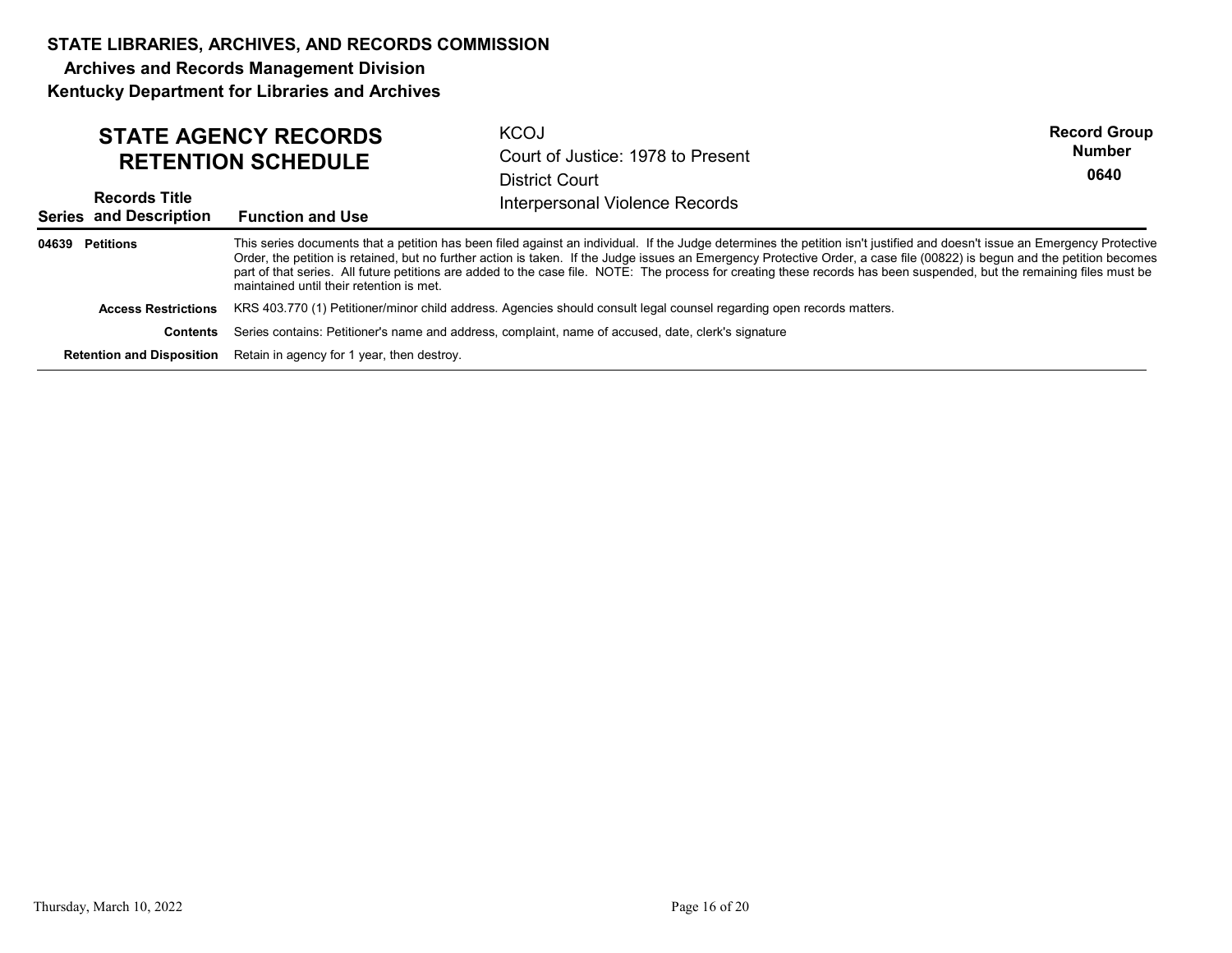Archives and Records Management Division Kentucky Department for Libraries and Archives

KCOJ Court of Justice: 1978 to Present District Court **Function and Use Series Concident** Involuntary Hospitalization/Disability Records Title Series and Description STATE AGENCY RECORDS RETENTION SCHEDULE Record Group 0640 Number This series records the court proceedings, orders, and judgments of each case. These become orders and judgments when signed by the Judge. The calendars may be used in Court in the event of theft, loss, and damage to related cases. **Contents** Series contains: Case style, case number, proceedings, and Judge's orders for the day; county, court, Judge, attorney Retention and Disposition Transfer to State Archive Center when no longer needed administratively for permanent retention. 00814 Hearing Calendar This series records th **Sheets** Access Restrictions Agencies should consult legal counsel regarding open records matters. This series documents the case number necessary for accessing the Involuntary Hospitalization/Disability Case Files (00817) and Individual Case Docket Sheets (00816). NOTE: These records are no longer created, but existing files must still be maintained. **Contents** Series contains: Dates filed, case style, case number, and Judge's number. Retention and Disposition Retain permanently in agency. NOTE: A copy of the index must be transferred to the State Archives Center upon request and verification of need. 00815 Index Card File Access Restrictions KRS 202A, 202B, and 387. Agencies should consult legal counsel regarding open records matters. **00816 Individual Case Docket** This series documents, in summary form, the proceedings in case files (00817) appearing before the district courts. Dockets are prepared by the Clerk, pursuant to Civil Rules. The series also serves as a backup to case files, in the event of their loss, damage, or theft. **Contents** Series contains: Dates filed, style of case, court name, case number, Judge's name/number; summary of case proceedings and documents, process, orders and judgments Retention and Disposition Transfer to the State Archives Center when no longer needed administratively for permanent retention. Sheet File Access Restrictions KRS 202A, 202B, and 387. Agencies should consult legal counsel regarding open records matters. 00817 Case Files **This series documents the legal process**, orders, and judgments rendered in Involuntary Hospitalization/Disability cases (00817). The file contains the original of all proceedings, motions and actions. Involuntary hospitalization proceedings include the hospitalization of mentally ill and intellectually impaired adults and juveniles. Disability proceedings include: (1) Adjudging a person 14 years of age or older to be mentally or physically disabled to manage his affairs; and (2) Determining that he is no longer mentally or physically disabled. Included in this series are Appointments of Committees which are established to oversee the legal affairs of individuals declared incompetent or otherwise unable to manage day-to-day affairs. Contents Series may contain: Warrants; summonses; petitions; date filed; orders; judgments; examination orders and certificates; appointment of guardian or conservator; guardian/conservator reports; inventory and settlements Retention and Disposition Retain in agency for 15 years. Transfer to the State Records Center for 10 years, then transfer to the State Archives Center for permanent retention. Access Restrictions KRS 202A, 202B, 387. Agencies should consult legal counsel regarding open records matters. This series records court proceedings in each case when respondent has court appearances. The log sheets are used as locators. The log sheets identify, by the use of the numeric/digital settings on the recording device, where to locate specific entries on the tapes/digital recording, such as the attorney or testimony of a witness. Contents Series contains original electronic recordings on cassettes or digital files with log sheets for each case Retention and Disposition Destroy log and tape 5 years from day of last recording, if no appeal in process. 00818 Hearing Recordings & This series records co Log Sheets Access Restrictions KRS 202A, 202B, and 387. Agencies should consult legal counsel regarding open records matters. Access Restrictions KRS 202A, 2023, and 387. Agencies should consult legal course/ing open records matters.<br>
Constent Construct Script Stees Since constrains (and the spanned involver), Judge's arendominally of easy procee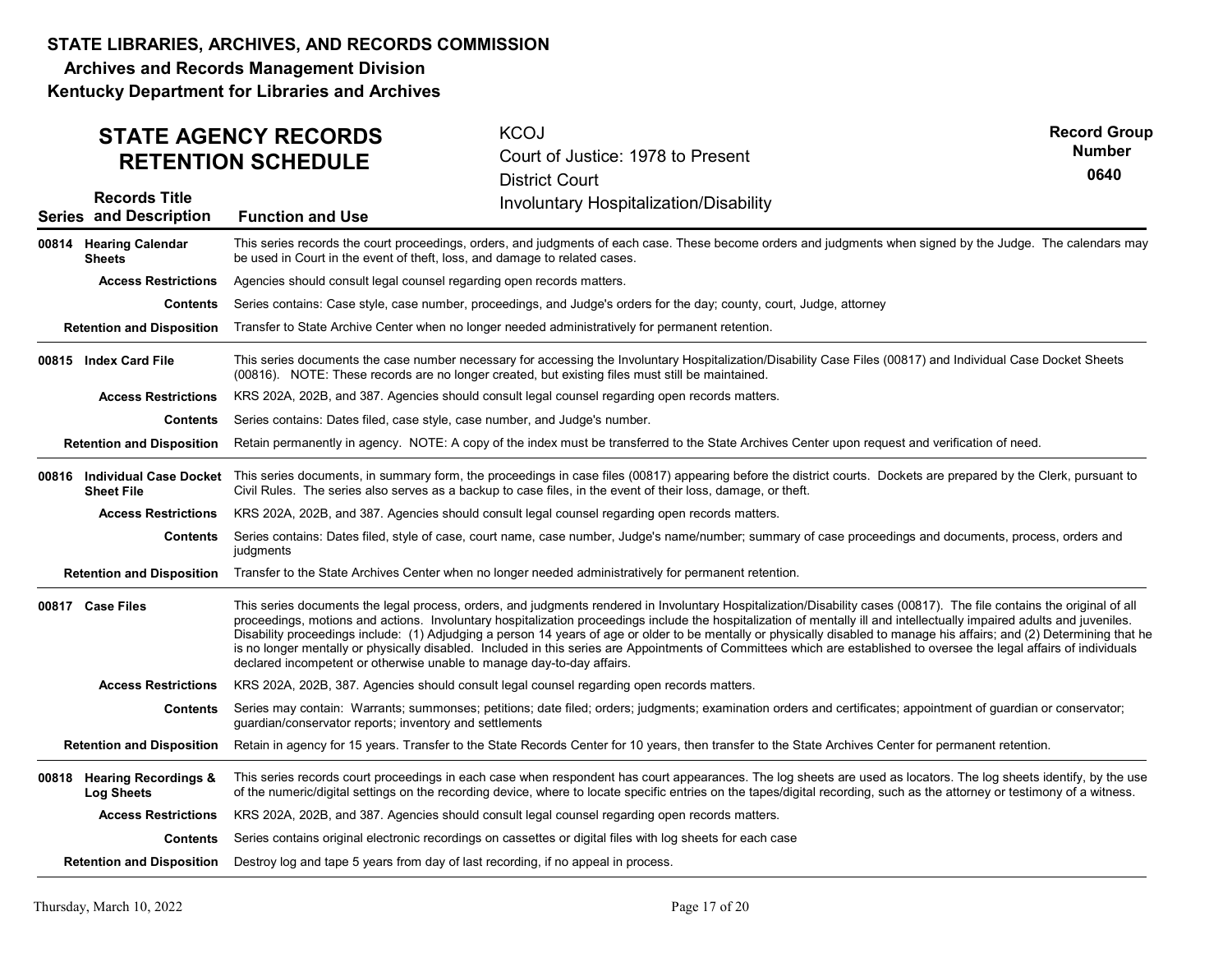Archives and Records Management Division Kentucky Department for Libraries and Archives

## STATE AGENCY RECORDS RETENTION SCHEDULE

**KCOJ** Court of Justice: 1978 to Present District Court

Record Group 0640 Number

| <b>Records Title</b><br><b>Series and Description</b>                                             | <b>Juvenile Records</b><br><b>Function and Use</b>                                                                                                                                                                                                                                                                                                                                                                                                                                                                                                                                                                                                                                                                                                                                                                                                                                                                                                                                                                      |
|---------------------------------------------------------------------------------------------------|-------------------------------------------------------------------------------------------------------------------------------------------------------------------------------------------------------------------------------------------------------------------------------------------------------------------------------------------------------------------------------------------------------------------------------------------------------------------------------------------------------------------------------------------------------------------------------------------------------------------------------------------------------------------------------------------------------------------------------------------------------------------------------------------------------------------------------------------------------------------------------------------------------------------------------------------------------------------------------------------------------------------------|
| 00195 Juvenile Hearing<br><b>Calendar Sheets or</b><br><b>Daily Disposition</b><br><b>Reports</b> | This series documents the court proceedings, orders and judgments of each juvenile case, including paternity cases. The sheets become orders and<br>judgments/dispositions when signed by the Judge. The calendar may be used (in court) in the event of theft, loss, or damage to related cases.                                                                                                                                                                                                                                                                                                                                                                                                                                                                                                                                                                                                                                                                                                                       |
| <b>Access Restrictions</b>                                                                        | KRS 610.320, 610.340; Court of Justice. Agencies should consult legal counsel regarding open records matters.                                                                                                                                                                                                                                                                                                                                                                                                                                                                                                                                                                                                                                                                                                                                                                                                                                                                                                           |
| Contents                                                                                          | Series contains: Case number, style of case, description of charges and daily occurrences, orders, judgments/dispositions, county, court, judge, attorney                                                                                                                                                                                                                                                                                                                                                                                                                                                                                                                                                                                                                                                                                                                                                                                                                                                               |
| <b>Retention and Disposition</b>                                                                  | Retain original with case file for calendar sheets that contain Paternity Judgments or Felony convictions that occurred after 7/15/1997. Destroy all others after 5 years.                                                                                                                                                                                                                                                                                                                                                                                                                                                                                                                                                                                                                                                                                                                                                                                                                                              |
| 00196 Index Card File                                                                             | This series documented the access information necessary for locating the following series: Juvenile Individual Case Docket Sheets (00813) and Juvenile Case Files<br>(00197), which include paternity cases. The Paternity Cases Files and related docket sheets are retained permanently. NOTE: These records are no longer created,<br>but existing files must still be maintained.                                                                                                                                                                                                                                                                                                                                                                                                                                                                                                                                                                                                                                   |
| <b>Access Restrictions</b>                                                                        | KRS 610.340; Court of Justice. Agencies should consult legal counsel regarding open records matters.                                                                                                                                                                                                                                                                                                                                                                                                                                                                                                                                                                                                                                                                                                                                                                                                                                                                                                                    |
| Contents                                                                                          | Series contains: Date case filed, style of case, case number, Judge's number, court number, child number, offense(s)                                                                                                                                                                                                                                                                                                                                                                                                                                                                                                                                                                                                                                                                                                                                                                                                                                                                                                    |
| <b>Retention and Disposition</b>                                                                  | Retain paternity index cards permanently. Destroy all other juvenile index cards when related case files are destroyed. NOTE: A copy of the index must be transferred<br>to the State Archives Center upon request and verification of need.                                                                                                                                                                                                                                                                                                                                                                                                                                                                                                                                                                                                                                                                                                                                                                            |
| 00197 Case Files                                                                                  | This series documents the legal process, orders, and judgments rendered in juvenile cases. The file contains the originals of all proceedings, motions, and actions.<br>Juvenile cases are heard by the juvenile divisions, district court. These files deal with questions of paternity, delinquency, and neglected, dependent, or abused<br>children. *NOTE: This series was closed due to changes in the law, which went into effect July 15, 1997. The changes resulted in the series being divided into seven<br>series: 1) Paternity Case Files (04750); 2) Juvenile Case Files - Felony Offenses (04751); 3) Juvenile Case Files - Non-Felony Offenses (04752); 4) Self-Consent<br>Abortions by a Minor (04801); 5) Juvenile Mental Inquest Case Files (04802); 6) Self-Consent Abortions by a Minor (04803); and 7) Juvenile Mental Inquest Cases<br>(04804). The Self-Consent Abortions by a Minor and Juvenile Mental Inquest Cases may be located in circuit or district courts. Note: Closed July 15, 1997. |
| <b>Access Restrictions</b>                                                                        | KRS 610.340; Court of Justice. Agencies should consult legal counsel regarding open records matters.                                                                                                                                                                                                                                                                                                                                                                                                                                                                                                                                                                                                                                                                                                                                                                                                                                                                                                                    |
| <b>Contents</b>                                                                                   | Series contains: Proceedings, motions, actions, orders and judgments, case number, court, Judge, child, petition, process                                                                                                                                                                                                                                                                                                                                                                                                                                                                                                                                                                                                                                                                                                                                                                                                                                                                                               |
|                                                                                                   | <b>Retention and Disposition</b> Destroy after child reaches 23 years of age.                                                                                                                                                                                                                                                                                                                                                                                                                                                                                                                                                                                                                                                                                                                                                                                                                                                                                                                                           |
| 00198 Hearing Recordings<br>and Log Sheet File                                                    | This series records court proceedings in each case when a child has appeared in court. The log sheets are used as locators. The log sheets identify, by the use of the<br>numerical/digital setting on the recording device, the attorney or testimony of a witness.                                                                                                                                                                                                                                                                                                                                                                                                                                                                                                                                                                                                                                                                                                                                                    |
| <b>Access Restrictions</b>                                                                        | Court of Justice. Agencies should consult legal counsel regarding open records matters.                                                                                                                                                                                                                                                                                                                                                                                                                                                                                                                                                                                                                                                                                                                                                                                                                                                                                                                                 |
| Contents                                                                                          | Series contains original electronic recordings on cassette or digital format, with log sheets for each.                                                                                                                                                                                                                                                                                                                                                                                                                                                                                                                                                                                                                                                                                                                                                                                                                                                                                                                 |
| <b>Retention and Disposition</b>                                                                  | Destroy log and tape 5 years from day of last recording, if no appeal in process.                                                                                                                                                                                                                                                                                                                                                                                                                                                                                                                                                                                                                                                                                                                                                                                                                                                                                                                                       |
|                                                                                                   |                                                                                                                                                                                                                                                                                                                                                                                                                                                                                                                                                                                                                                                                                                                                                                                                                                                                                                                                                                                                                         |
|                                                                                                   |                                                                                                                                                                                                                                                                                                                                                                                                                                                                                                                                                                                                                                                                                                                                                                                                                                                                                                                                                                                                                         |
| Thursday, March 10, 2022                                                                          | Page 18 of 20                                                                                                                                                                                                                                                                                                                                                                                                                                                                                                                                                                                                                                                                                                                                                                                                                                                                                                                                                                                                           |
|                                                                                                   |                                                                                                                                                                                                                                                                                                                                                                                                                                                                                                                                                                                                                                                                                                                                                                                                                                                                                                                                                                                                                         |
|                                                                                                   |                                                                                                                                                                                                                                                                                                                                                                                                                                                                                                                                                                                                                                                                                                                                                                                                                                                                                                                                                                                                                         |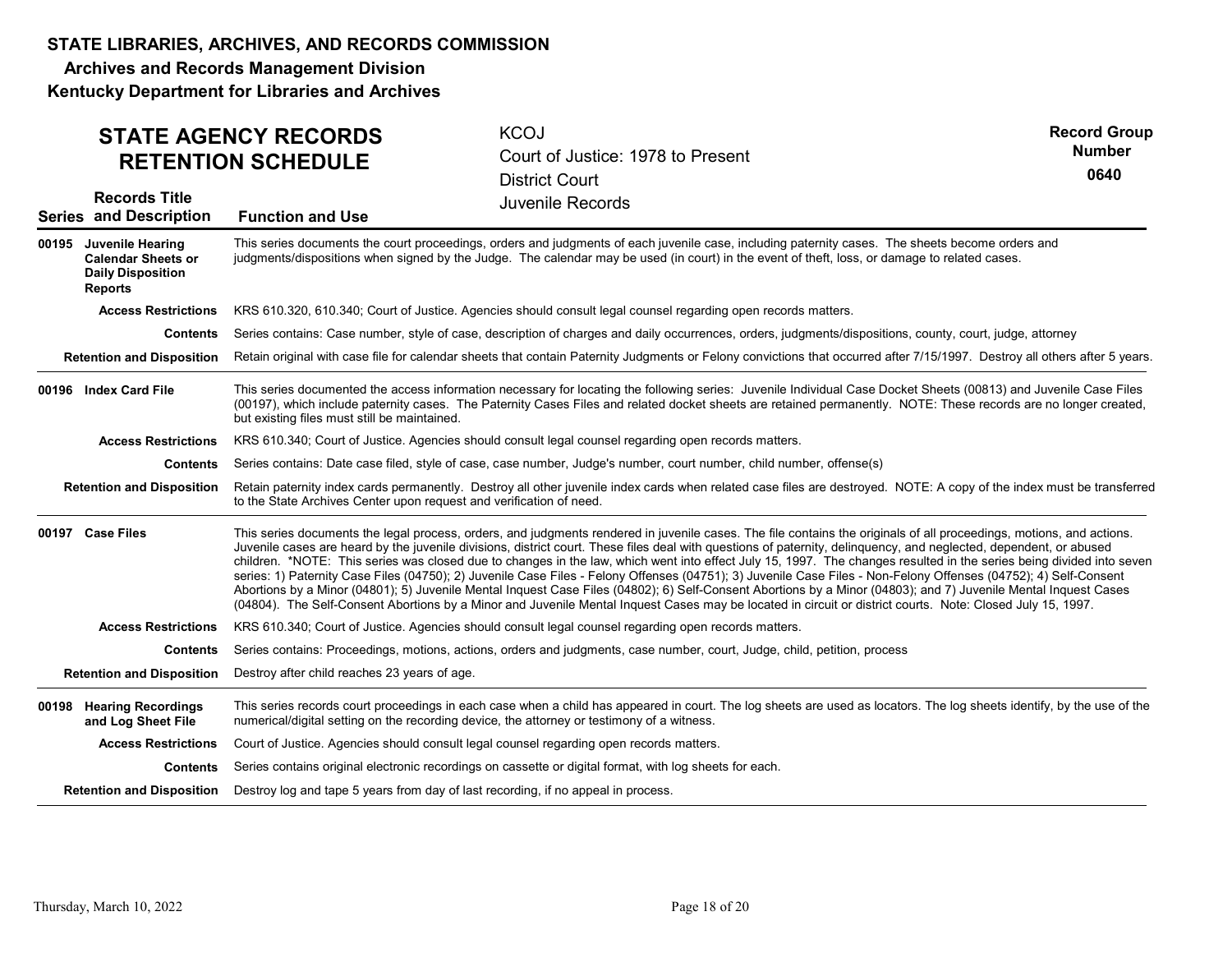Archives and Records Management Division

|                                                                                                                                                                                                                                               | <b>STATE AGENCY RECORDS</b><br><b>RETENTION SCHEDULE</b>  |                                                                                                                                                                                                                                                                                                                     | <b>KCOJ</b><br>Court of Justice: 1978 to Present<br><b>District Court</b>                                                                                                                                                                                                                                                                                                                                                                                                                                                                                                                                                                                                                                                                                                                                                                                                                                                                                                                                                                                            | <b>Record Group</b><br><b>Number</b><br>0640 |  |
|-----------------------------------------------------------------------------------------------------------------------------------------------------------------------------------------------------------------------------------------------|-----------------------------------------------------------|---------------------------------------------------------------------------------------------------------------------------------------------------------------------------------------------------------------------------------------------------------------------------------------------------------------------|----------------------------------------------------------------------------------------------------------------------------------------------------------------------------------------------------------------------------------------------------------------------------------------------------------------------------------------------------------------------------------------------------------------------------------------------------------------------------------------------------------------------------------------------------------------------------------------------------------------------------------------------------------------------------------------------------------------------------------------------------------------------------------------------------------------------------------------------------------------------------------------------------------------------------------------------------------------------------------------------------------------------------------------------------------------------|----------------------------------------------|--|
|                                                                                                                                                                                                                                               | <b>Records Title</b><br><b>Series and Description</b>     | <b>Function and Use</b>                                                                                                                                                                                                                                                                                             | <b>Juvenile Records</b>                                                                                                                                                                                                                                                                                                                                                                                                                                                                                                                                                                                                                                                                                                                                                                                                                                                                                                                                                                                                                                              |                                              |  |
|                                                                                                                                                                                                                                               | <b>Sheets</b>                                             | management.                                                                                                                                                                                                                                                                                                         | 00813 Individual Case Docket Closed series: This series documented, in summary form, the proceedings in Juvenile Cases (00197), appearing before the district court. Dockets are prepared by the<br>Clerk, pursuant to the Rules of Court, for use by the Court and Bar. This series included docket sheets related to paternity hearings. It served as a backup to the<br>Juvenile Case Files (00197), in the event of their loss, damage, or theft. NOTE: The function of this series was superceded by the implementation of electronic records                                                                                                                                                                                                                                                                                                                                                                                                                                                                                                                   |                                              |  |
|                                                                                                                                                                                                                                               | <b>Access Restrictions</b>                                |                                                                                                                                                                                                                                                                                                                     | KRS 610.340, Court of Justice. Agencies should consult legal counsel regarding open records matters.                                                                                                                                                                                                                                                                                                                                                                                                                                                                                                                                                                                                                                                                                                                                                                                                                                                                                                                                                                 |                                              |  |
|                                                                                                                                                                                                                                               | Contents                                                  | Series contains: Case style, case number, documents, orders, judgments, court name/number, Judge's name/number, attorneys, date, proceedings, process                                                                                                                                                               |                                                                                                                                                                                                                                                                                                                                                                                                                                                                                                                                                                                                                                                                                                                                                                                                                                                                                                                                                                                                                                                                      |                                              |  |
| Retain paternity docket sheets permanently. Transfer to the State Archives Center when no longer needed administratively. NOTE: Destroy all other docket sheets<br><b>Retention and Disposition</b><br>when related case files are destroyed. |                                                           |                                                                                                                                                                                                                                                                                                                     |                                                                                                                                                                                                                                                                                                                                                                                                                                                                                                                                                                                                                                                                                                                                                                                                                                                                                                                                                                                                                                                                      |                                              |  |
|                                                                                                                                                                                                                                               | 04750 Paternity Case Files                                | days from the date of judgment.                                                                                                                                                                                                                                                                                     | This series documents the legal process, orders and judgments rendered by the court of origin, related to the establishment of paternity for minor children. A paternity<br>case may be initiated by the County Attorney, upon receipt of a complaint of the mother, putative father, child, person or agency substantially contributing to the<br>support of the child. A paternity action must commence within eighteen years after the birth, miscarriage, or still birth of a child. Liability for child support shall not<br>predate the initiation of action taken to determine paternity, as set forth in KRS 406.021, if the action is taken four years or more from the date of birth. Custody and<br>visitation matters may be included in this file. District court may decline hearing custody and visitation issues in a case where paternity is established, if it finds the<br>circumstances of any case require a level of proceedings more appropriate to the Circuit Court. An appeal may be made to the Circuit Court, if prosecuted within sixty |                                              |  |
|                                                                                                                                                                                                                                               | <b>Access Restrictions</b>                                | KRS 406.035; Court of Justice. Agencies should consult legal counsel regarding open records matters.                                                                                                                                                                                                                |                                                                                                                                                                                                                                                                                                                                                                                                                                                                                                                                                                                                                                                                                                                                                                                                                                                                                                                                                                                                                                                                      |                                              |  |
| Contents                                                                                                                                                                                                                                      |                                                           | Series contains: Complaints, certificates, orders, divorce decrees, legal process instruments, motions, wage assignments, contempt rules, default judgments, summary<br>judgments, judgments, termination of wage assignments, answers, IV-A records, IV-D records, blood test results, interrogatives, depositions |                                                                                                                                                                                                                                                                                                                                                                                                                                                                                                                                                                                                                                                                                                                                                                                                                                                                                                                                                                                                                                                                      |                                              |  |
|                                                                                                                                                                                                                                               | <b>Retention and Disposition</b>                          | Transfer to the State Archives Center when no longer needed administratively for permanent retention.                                                                                                                                                                                                               |                                                                                                                                                                                                                                                                                                                                                                                                                                                                                                                                                                                                                                                                                                                                                                                                                                                                                                                                                                                                                                                                      |                                              |  |
| 04751 Juvenile Case Files -<br><b>Felony Offenses</b>                                                                                                                                                                                         |                                                           |                                                                                                                                                                                                                                                                                                                     | This series documents the legal process, orders, and judgments, rendered by the court of origin, related to juvenile cases which would have been a felony offense if<br>committed by an adult. As of July 15, 1997, if a juvenile is found guilty, he may not petition the court for expungement. These records, subject to the Kentucky Rules<br>of Evidence, effective July 15, 1997, shall be admissible in court at any time the child is tried as an adult, or after the child becomes an adult, at any subsequent<br>criminal trial relating to the same person. The records may be used for impeachment purposes during a criminal trial or during the sentencing phase of a criminal trial.<br>However, they can not be used in finding the child to be a persistent felony offender based upon that adjudication.                                                                                                                                                                                                                                           |                                              |  |
|                                                                                                                                                                                                                                               | <b>Access Restrictions</b>                                |                                                                                                                                                                                                                                                                                                                     | KRS 610.340, 610.320 (3) (4), Court of Justice. Agencies should consult legal counsel regarding open records matters.                                                                                                                                                                                                                                                                                                                                                                                                                                                                                                                                                                                                                                                                                                                                                                                                                                                                                                                                                |                                              |  |
|                                                                                                                                                                                                                                               | Contents                                                  |                                                                                                                                                                                                                                                                                                                     | Series contains: Petitions, orders, legal process instruments, motions, contempt rules, judgments                                                                                                                                                                                                                                                                                                                                                                                                                                                                                                                                                                                                                                                                                                                                                                                                                                                                                                                                                                    |                                              |  |
| Transfer to the State Records Center when no longer needed administratively. Retain in State Records Center for 75 years, then destroy.<br><b>Retention and Disposition</b>                                                                   |                                                           |                                                                                                                                                                                                                                                                                                                     |                                                                                                                                                                                                                                                                                                                                                                                                                                                                                                                                                                                                                                                                                                                                                                                                                                                                                                                                                                                                                                                                      |                                              |  |
|                                                                                                                                                                                                                                               | 04752 Juvenile Case Files -<br><b>Non-Felony Offenses</b> |                                                                                                                                                                                                                                                                                                                     | This series documents the legal process, orders and judgments rendered by the court of origin, related to juvenile cases other than those that would have been felony<br>offenses if committed by an adult. Any child who has been adjudicated with regard to status offenses, misdemeanors or violations may petition the court for<br>expungement of his juvenile court record. The child is informed of this right at the time of adjudication. Expungement of Juvenile Court Records is covered by KRS<br>610.330. Unlike Juvenile Case Files - Felony Offenses (04751), Non-Felony cases are not admissible in court for criminal trials. *NOTE: July 15, 1997.                                                                                                                                                                                                                                                                                                                                                                                                 |                                              |  |
|                                                                                                                                                                                                                                               | <b>Access Restrictions</b>                                |                                                                                                                                                                                                                                                                                                                     | KRS 610.340, 610.320 (3) (4); Court of Justice. Agencies should consult legal counsel regarding open records matters.                                                                                                                                                                                                                                                                                                                                                                                                                                                                                                                                                                                                                                                                                                                                                                                                                                                                                                                                                |                                              |  |
|                                                                                                                                                                                                                                               | <b>Contents</b>                                           | Series contains: Petitions, orders, legal process instruments, motions, contempt rules, answers, judgments, dispositions                                                                                                                                                                                            |                                                                                                                                                                                                                                                                                                                                                                                                                                                                                                                                                                                                                                                                                                                                                                                                                                                                                                                                                                                                                                                                      |                                              |  |
| <b>Retention and Disposition</b>                                                                                                                                                                                                              |                                                           | Destroy after child reaches 23 years of age.                                                                                                                                                                                                                                                                        |                                                                                                                                                                                                                                                                                                                                                                                                                                                                                                                                                                                                                                                                                                                                                                                                                                                                                                                                                                                                                                                                      |                                              |  |
|                                                                                                                                                                                                                                               | Thursday, March 10, 2022                                  |                                                                                                                                                                                                                                                                                                                     | Page 19 of 20                                                                                                                                                                                                                                                                                                                                                                                                                                                                                                                                                                                                                                                                                                                                                                                                                                                                                                                                                                                                                                                        |                                              |  |
|                                                                                                                                                                                                                                               |                                                           |                                                                                                                                                                                                                                                                                                                     |                                                                                                                                                                                                                                                                                                                                                                                                                                                                                                                                                                                                                                                                                                                                                                                                                                                                                                                                                                                                                                                                      |                                              |  |